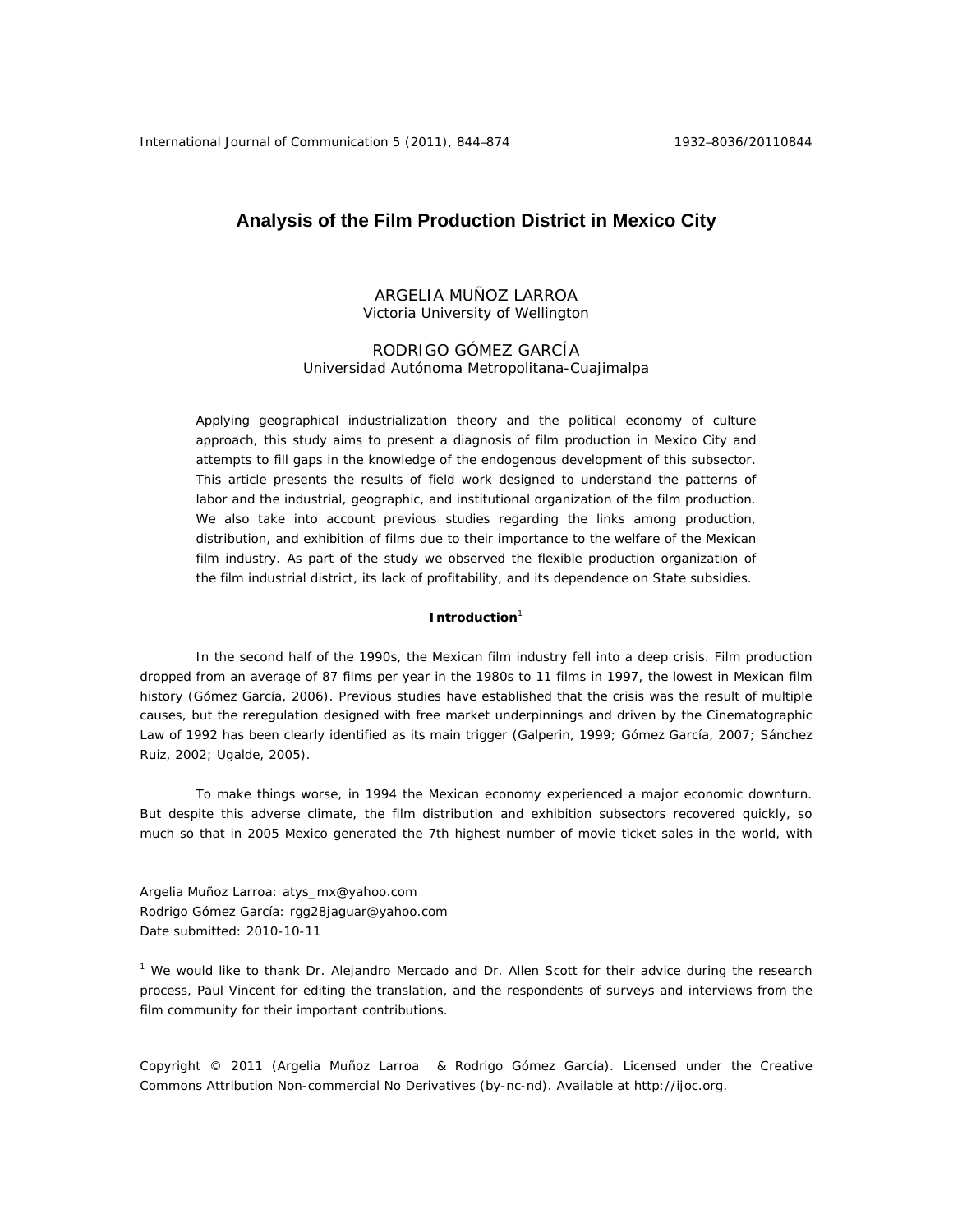149 million tickets sold (Screen Digest, 2006). Mexico is also one of the biggest consumers of U.S. films (Gómez García, 2006).

 By stark contrast, however, film production had reached a very low level at the start of the new millennium, with low profitability, instability, and lack of sustainability still a focus of concern. The subsector has seen rising unemployment, the closure of companies, and the reduction of foreign exchange revenue. Equally important are the side effects in cultural terms as the possibilities for different cultural identities to find expression through cinema have been diminished. Furthermore, it has affected Mexican society as the projection of its own cultural references and problems on movie screens has dwindled.

 This article includes a general historical background and then focuses on the production of motion pictures to establish its current particularities in Mexico City. The field work carried out for this study is based on the space-sectoral analysis formulated by geographical industrialization theorist Allen Scott (2000, 2005). The objective of this study of the Mexican film industry is to gather information about the relevance of labor relations, geographic proximity, and economic organization to film production activity.

## **Background**

Mexican cinema is produced by nationally owned companies and aimed at Mexican audiences. It portrays local stories in a variety of genres, including period films, sociopolitical and romantic comedies and dramas, sexy comedies, animated family movies, and documentaries. Some Mexican films display both commercial and "art cinema" characteristics, and despite being orientated for the domestic market, they have achieved a wide international audience and critical acclaim beyond Spanish-speaking countries. Such films include: *Like Water for Chocolate* (1992), *Chronos* (1993), *Amores perros* (2000), *Y Tú Mama También* (2001) and *Sin Nombre* (2009).

 Nevertheless, Mexican films that are successful on either national or international levels are relatively scarce. Being so close to the United States has definitely influenced the Mexican film industry despite the language barrier. For example, in the last two decades, 80–95% of the films exhibited in Mexico came from the United States. (Casas-Pérez, 2006; Sánchez Ruiz, 2002). As is the case with many national cinemas around the world, it is difficult for Mexican films to get shown. Hollywood films are favored in movie theaters because their huge promotional support means they attract bigger audiences. Another reason is that the American distributors who dominate Mexican market give preference to their own studios' films. For example, while 70 Mexican movies were produced in 2007, only 43 were released (Imcine, 2007).

 The asymmetry between the Mexican and the U.S. movie industry is evident when comparing statistical information. For instance, Hollywood produces an average of 385 movies a year (Sánchez Ruiz, 2003) while Mexico struggles to produce more than 50 films a year. The total Mexican box office for 2003, including national and foreign films, was \$429.4 million. In contrast, U.S. films grossed \$20 billion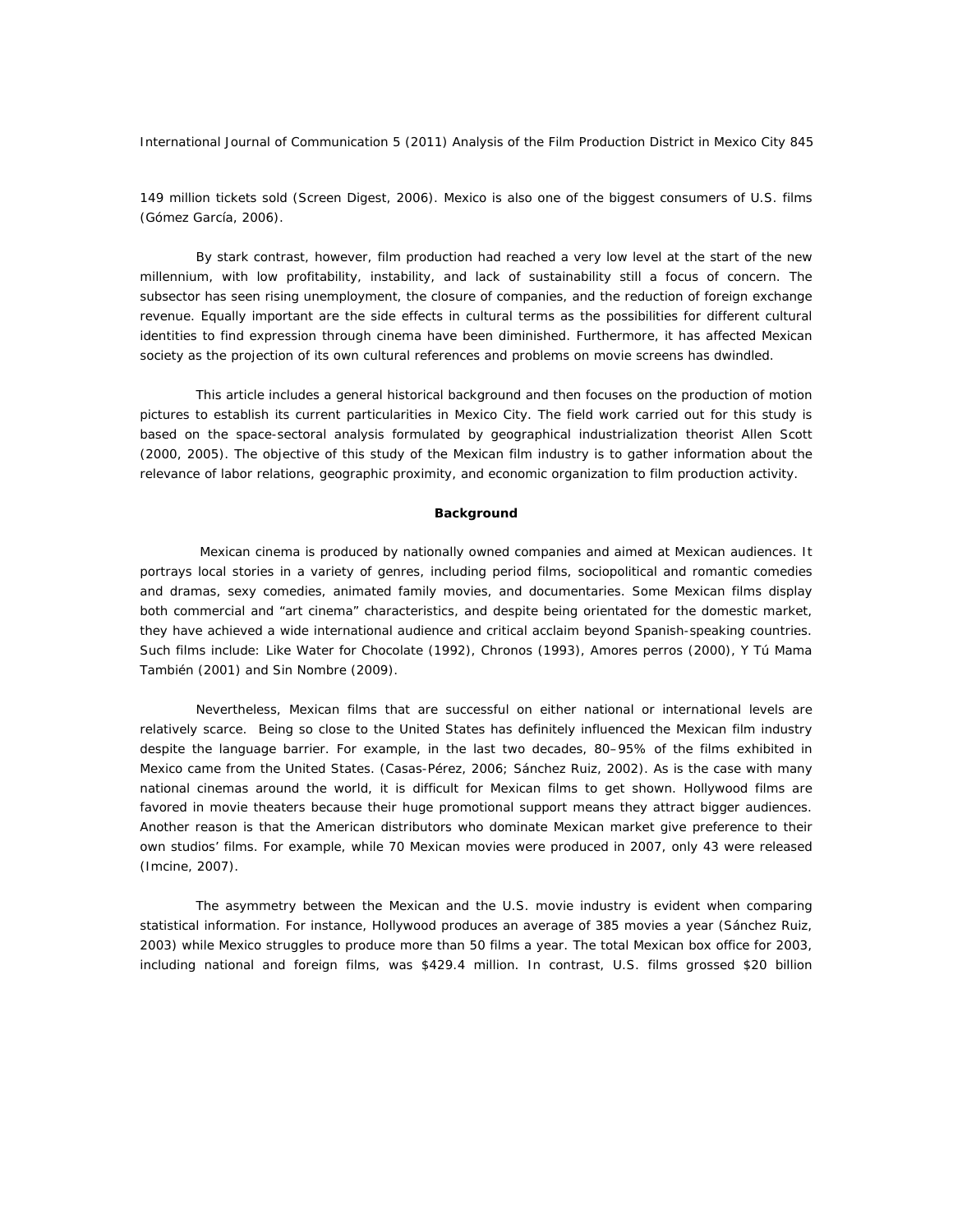$\overline{a}$ 

worldwide (Imcine, 2004; MPAA, 2007). In terms of film budgets, U.S. blockbusters can cost up to \$250 million<sup>2</sup> while Mexican films with a budget \$2 million are considered "super-productions."

 Mexican cinema has not been able to benefit from its proximity to Hollywood. There is a one-way traffic of labor mobility as Mexican filmmakers move north to find better work opportunities. In the 12 years since the North American Free Trade Agreement (NAFTA) was signed, there have been only 14 coproductions between Mexico and the United States. Social instability and strong competition from Englishspeaking host countries like Australia, New Zealand, and Canada have made Mexico a less attractive location option for U.S. film producers. Only recently have a couple of major Hollywood studio subsidiaries settled in Mexico City to coproduce movies with local companies of every size; this development is promoting commercial content through the hiring of famous Mexican soap opera actors.

 In such a climate, State funding of Mexican films has been crucial. In 2007, Mexican films grossed only \$46 million in the domestic box office after the government had allocated \$61.3 million to local film production (Imcine, 2008). However, the situation has not always been like this. Until the beginning of the 1990s, the Mexican film industry was the most productive and important industry in the Spanish-speaking world (Gettino, 1998). Between 1926 and 1989, it produced 4,609 movies (Gómez García, 2006).

 In the 1940s, Mexican cinema experienced its Golden Age. At that time it was the nation's third biggest economic activity, producing high-quality films that captivated domestic and Latin American audiences. A risk-taking bourgeoisie had invested in a number of private production companies that developed a self-sufficient industry propelled by government intervention and institutions such as unions, a national film bank, two public distribution companies for national and international deals, an association of creative and technical workers, a star system, and legal frameworks that established 50% of screen quotas for Mexican movies.

 In the context of the Second World War, Hollywood and the Mexican film industry cooperated, as the latter was considered crucial for Allied propaganda targeted at Spanish-speaking countries during the war (Peredo-Castro, 2004). After the war the Mexican film industry's privileged position started to erode, and the 1960s saw the beginning of a crisis caused by competition from TV, the emergence of a private exhibition monopoly, the exhaustion of thematic and aesthetic ideas, and the obsolescence of production companies and the union system (De la Vega, 1991).

 During the 1970s, the State was forced to subsidize film production. It assumed control of distribution, exhibition and of the studios. It also monopolized movie theater chains, established box office prices, and kept the 50% screen quotas for Mexican films. Despite these measures, State support fluctuated, as it depended on the attitude of the president and was not immune to the problems of

<sup>2</sup> Movies with production costs between \$250–300 million, for example, include *Pirates of the Caribbean: At World's End; Tangled; Spider-Man 3; Harry Potter and the Half-Blood Prince;* and *Avatar.* Adding the costs of international distribution, promotion and advertising, the amounts increase significantly. For instance, *Avatar's* overall cost is estimated at \$500 million (Cieply, 2009; Goldstain & Rainey, 2009).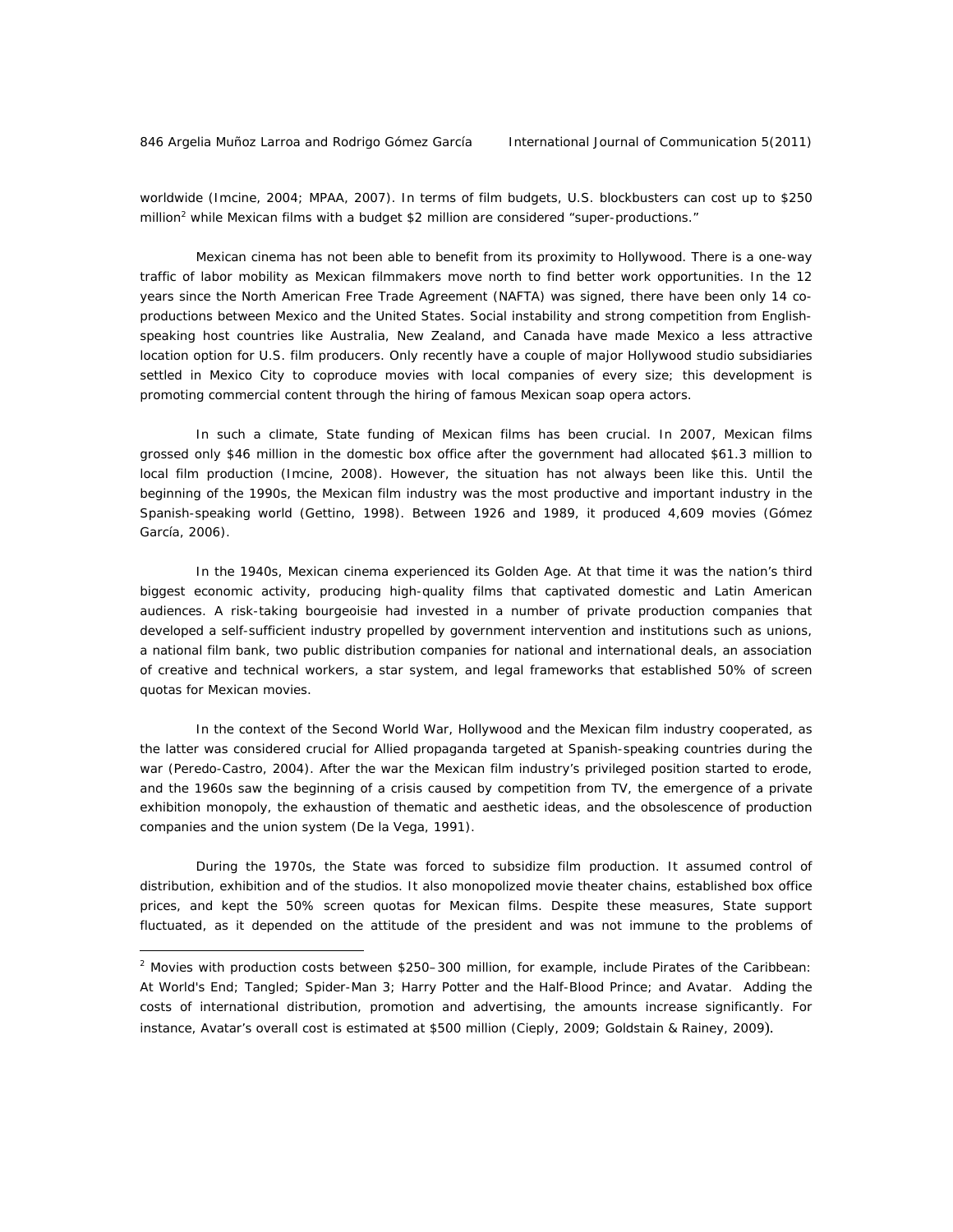stagnation, nepotism, and corruption. Despite the production of low quality films, the industry managed to maintain a yearly average of six theatrical attendances per person in the mid-1980s (Gómez García, 2005).

 The subsequent development of the industry has been characterized by the conflict between two models of cultural policy: the welfare state tradition of subsidizing film and the continuous budgetary cuts of the neoliberal administrations. The film community and some political groups have struggled for the continuation of the first model against the prevailing economic policies of the last two decades, most recently by protesting the 46% cut to the subsidy budget for 2010 (Caballero, 2009).

## **Mexican Cinema Facing Global Capitalism**

 This study conceives films as goods produced and distributed in an industrial capitalist structure (Wasko, 2004). For this reason, it is important to take into account the contemporary historical framework.

 Social theory has categorized the current historic period as the stage of transnational capitalism (Hobsbawm, 1997; Rosenberg, 2005), whose technoeconomical paradigm is *flexible production* (Hirst & Zeitlin, 1997; Piore & Sabel, 1990; Storper, 1997). In flexible production, information and communication technologies play an essential role in the configuration of a global network society, as well as in the development of technological and creative innovation systems that constitute the spearhead of the current economy (Castells, 1997). Cultural industries, including motion picture industries, are embedded in this historic context and participate in this process as main actors.

 To explain flexible production historically, researchers (Hirst & Zeitlin, 1997; Piore & Sabel, 1990; Storper, 1997) have looked back to the world economic crisis of the 1970s. From that period onward, international economic competition increased. The world economy, mainly characterized by mass production, was changing, and flexible production—in which labor, machinery, inputs, and diversification of goods can quickly adjust to changes—turned out to be the most appropriate means of satisfying the new market demands. The research conducted for this article uncovered evidence of the existence of flexible production in the industrial organization of the Mexico City film district. Flexible production in this specific geographic area has its own particularities and they will be described subsequently.

 The Mexican film industry's relations with the large capital of multinational media corporations based in the United States are embodied in financial, commercial, technological, and cultural flows. The political economy of culture approach has pointed to the negative consequences of the current oligopolistic film market encouraged by international regimes that are supposedly promoting "free market" economic policies (Frau-Meigs, 2002; Muñoz Larroa, 2009; Sánchez Ruiz, 2002).

 As transformations toward flexible production occurred in the world economy, there were also changes on the international political sphere, specifically toward laissez faire policies and the retracting welfare State.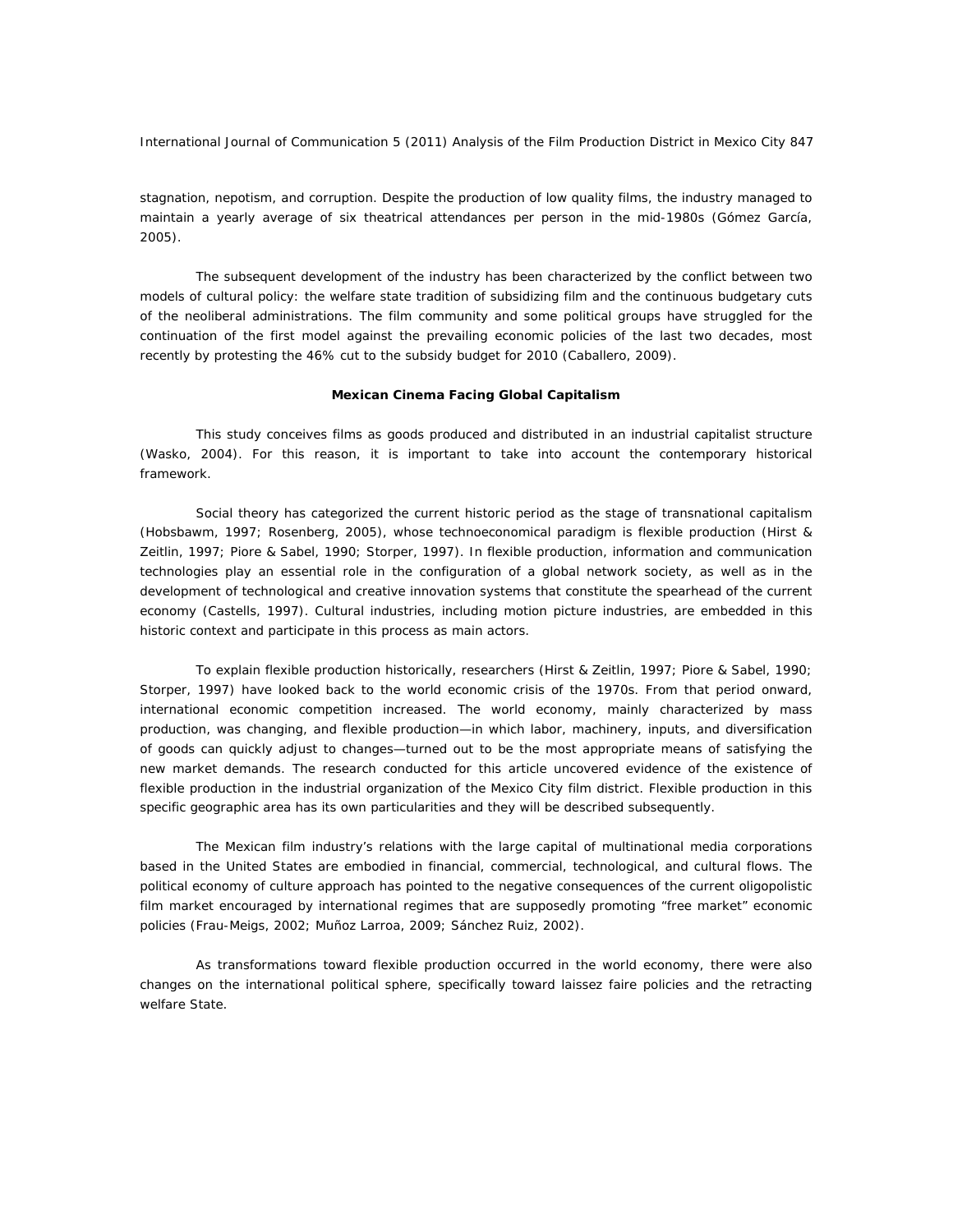$\overline{a}$ 

 Mexican researchers (Crovi, 1999; Gómez García, 2007; Saavedra, 2008) agree that, from the beginning of the 1990s, the free market model changed the face of the Mexican film industry by reducing State intervention in the economy, liberalizing commerce, and privatizing public-owned companies. Eventually these processes led to the dominance of transnational capital companies. The changes were specifically included in national legal frameworks as prerequisites for the signing of NAFTA in 1994 (Galperin, 1999).

 The free market overhaul of the Mexican film industry began with the Cinematographic Law of 1992, which reduced the national screen quotas from 50% to 10%, simultaneously making it harder for Mexican films to be screened and damaging investor confidence. Second, the 1992 law liberalized the cost of box office tickets, benefiting some exhibitors. Rising prices of movie tickets and the low income of more than 80% of the Mexican population led to a considerable increase in DVD film piracy (Gómez García, 2006). Third, there was no longer an explicit obligation on the State to subsidize production. Film community pressure was successful in getting the 1992 law reformed in 1998, however, and it now incorporates a subsidy obligation, although the amount is not specified.

 In the months after the Cinematographic Law was enacted, the State sold its chain of theaters and also privatized two important studios. The public distribution companies were declared bankrupt, which meant the closure of channels to systematically sell movies abroad and the end of Mexican films' presence in Latin America.<sup>3</sup> One of the public distribution companies had 12 branches that operated in 20 Hispanic countries and competed with major U.S. studios (Paranaguá, 1996, p. 237). Also in 1992, the Foreign Investment Law was modified to enable foreign capital participation, giving national treatment to offshore companies involved in film production, distribution, or exhibition. The Secretary of the Treasury gave tax incentives to exhibitors and foreign investors in film production, but such incentives were not considered for national producers.

 Nowadays, the winning actors of the film industrial reconfiguration are a handful of major distribution and exhibition companies—most of them American owned, plus a few national companies that have shown significant annual growth and expansion. However, small- and medium-sized local firms, whether in the production, distribution or exhibition sectors, have disappeared, while others have lost business opportunities and remain in crisis (Ugalde, 2005).

 Interviews conducted during this research uncovered independent exhibitors' complaints about unfair competition and illegal oligopolistic practices of collusion. In 2000 the Federal Commission on Economic Competition recommended that distributors cease discrimination against some exhibitors; by denying them copies of films or demanding advance payment, the distributors were effectively favoring big theatrical chains. However, the Commission did not enforce its recommendation and absolved distributors from anticompetitive responsibilities (Lay Arellano, 2005). Research conducted for this study found that, eight years later, such practices were still continuing.

<sup>&</sup>lt;sup>3</sup> Currently, Mexican films are sold internationally through U.S. or Spanish distributors, though exports are sporadic and not significant in number.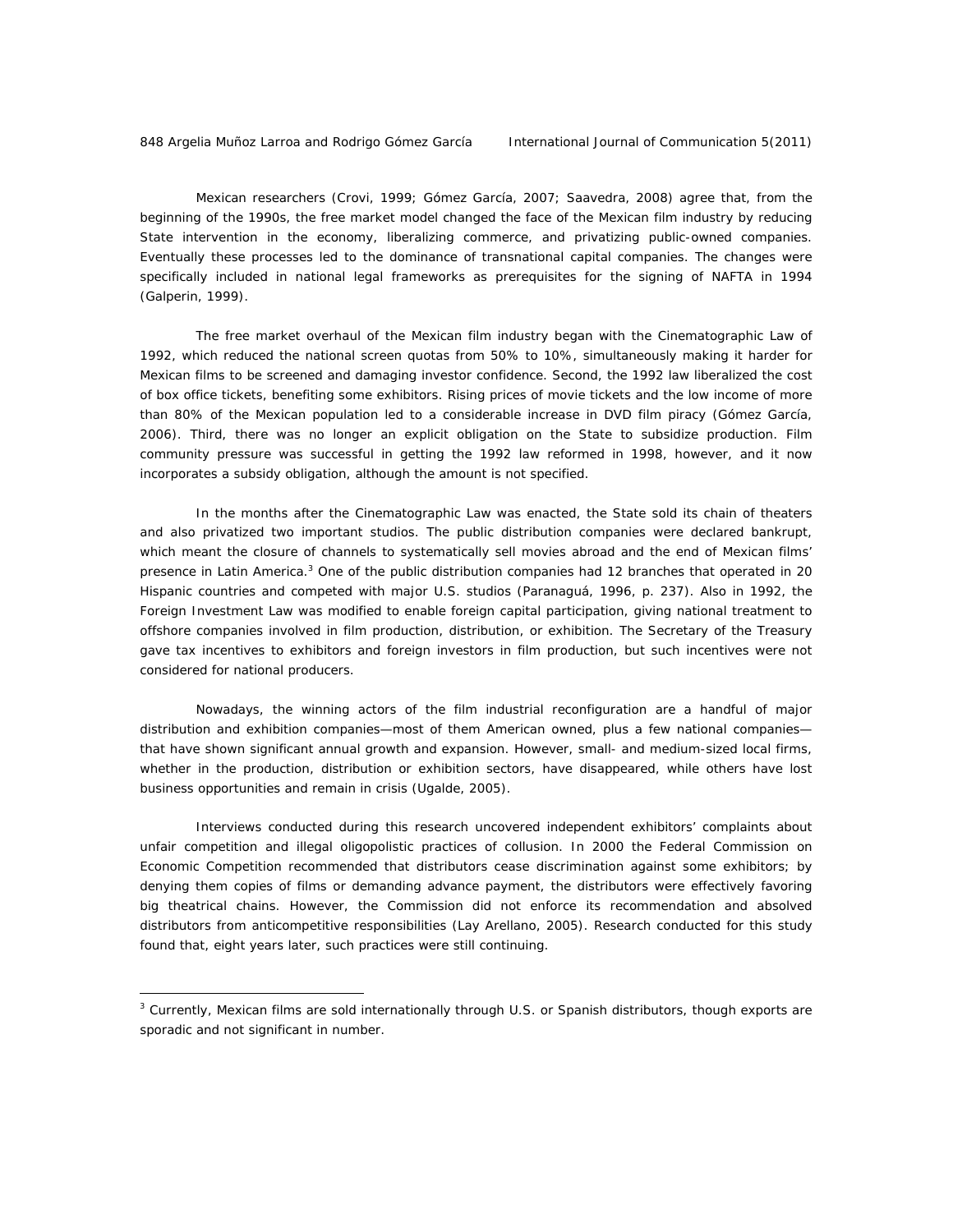Another example of unfair competition is the disadvantageous position of local production companies when dealing with the major distributors and exhibitors that get the largest share of the box office revenue redistribution of the film. Data shows that from each dollar, 63 cents belong to the exhibitor, 24 cents to distributors and 13 cents to the producer, who has to pay investors and production costs (Ugalde, 2005). By contrast, producers usually get 70% of film revenue in the United States (Casas-Pérez, 2006).

 Our research suggests that the undercapitalization of the Mexican production subsector is due to strong competition from Hollywood, the existence of oligopolistic practices, and the flight of capital to transnational companies, causing the disintegration of the local value chain (Sánchez Ruiz, 2002; Ugalde, 2005). To give an idea of the amount of capital transference, only 5% of the Mexican box office came from national films in 2004. Part of this money stayed in the country, but most of it went into the pockets of foreign distributors and exhibitors. Furthermore, 95% of the Mexican box office that year derived from foreign films and a considerable amount of it would have been transferred to the United States (Casas-Pérez, 2006).

 Thus, after its Golden Age faded, Mexican cinema has been incapable of generating a selfsustaining and profitable local industry. That said, the potential of the industry to produce high quality films, achieve box office success, and regain audiences is still alive, although successes are very much the exception to the rule.

#### **Current Film Policy**

The Mexican State institutions involved in different aspects of film activity are distributed according to the competency of different State departments.<sup>4</sup> Our research found a lack of communication among them. There is no centralizing administrative agency that could function as an intermediary, facilitating the management, administration, and implementation of an integral perspective, as well as a long-term film public policy, as exists in other countries. The closest example of such a body is the Mexican Film Institute (Imcine), although it only coordinates support for production projects. One of Imcine's key strengths is its ability to propose public policies for the elaboration of the National Plan for Culture under the auspices of the National Council for Arts and Culture (Conaculta) (Hugo Villa, personal communication, June 3, 2008). Nevertheless, this ability has not been used to approach the structural problems of the industry—namely the breaches in the value chain (Muñoz Larroa, 2009).

 It is important to recognize that Conaculta, through the medium of Imcine, is the public entity charged with alleviating the Mexican film crisis. However, Imcine's low budgets are insufficient to reverse the dominance of American films. Besides this, the previous and current governments (Fox and Calderón) have constantly attempted to reduce the budgets assigned to film production. During discussion of budget spending (Ley de Egresos, 2003), the Fox administration proposed to remove or disincorporate the remaining public instances related to film (see Figure 1). While the Congress rejected the initiative, these

 $\overline{a}$ 

<sup>&</sup>lt;sup>4</sup> We refer here to the Congress and its culture commissions: the Secretaries of Treasury, Economy, Education, Labor, Communications and Transport, and Internal Affairs.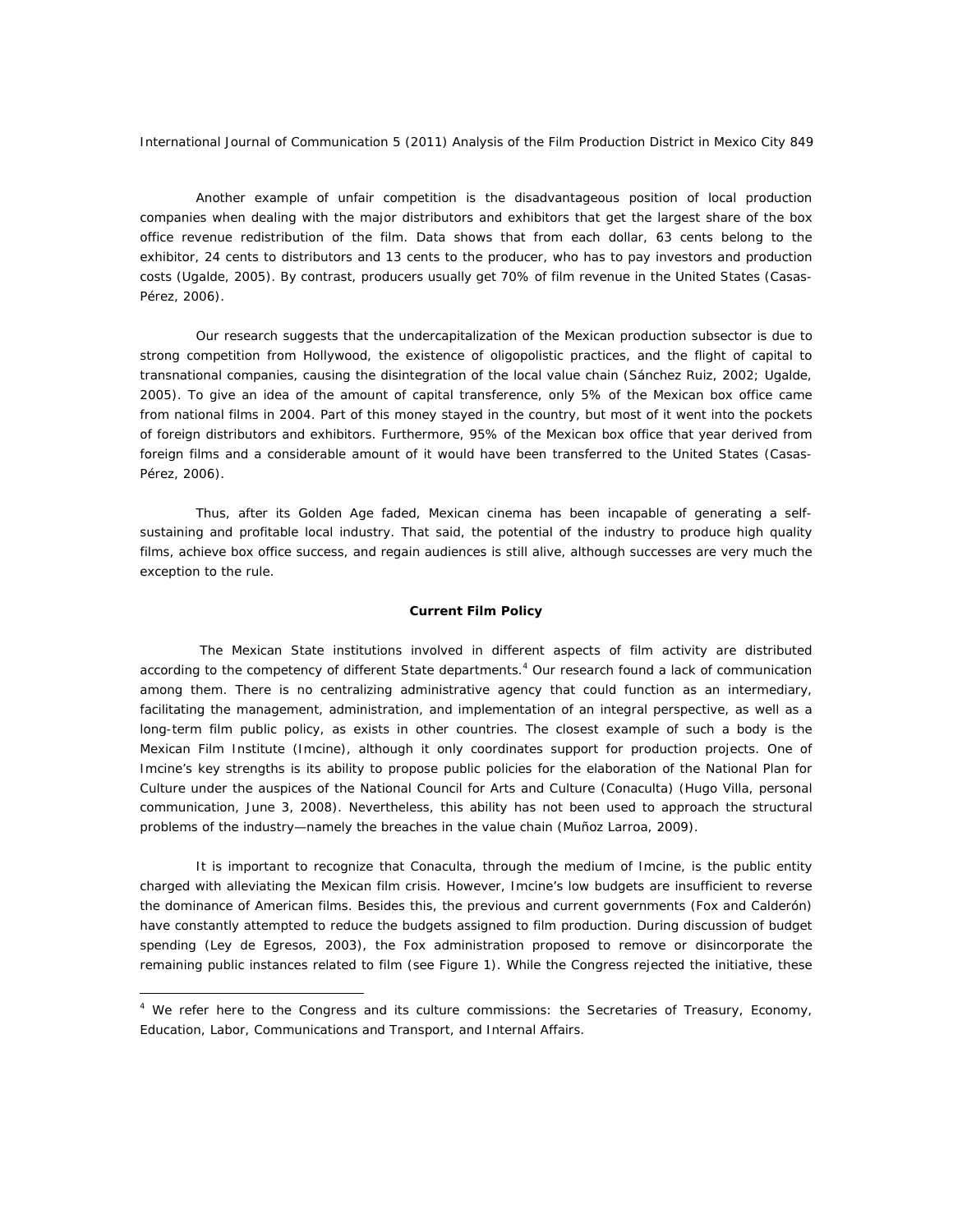850 Argelia Muñoz Larroa and Rodrigo Gómez García International Journal of Communication 5(2011)

actions are examples of right wing conservative government's attitudes toward the general design of cultural policies.



*Figure 1. Film-Related Government Agencies.* 

Without denying the great importance that Imcine has to the film production industry, our research identified two main problems in Mexican film policies: their lack of continuity, and their State-assistance character.

 On the one hand, this study found that 79% of the companies had embraced subsidies from two government funds: Fidecine (for commercial films) and Foprocine (for art films), which were established in the 1998 reforms of the 1992 Cinematographic Law. Nevertheless, the funds' amounts vary depending on the elected government. In the same way, the Eficine—launched in 2006 and better known as *Artículo 226*—is a fund for production, created with the investment of 10% of the fiscal contributions of businesses of any activity. We can say that, to a large extent, this incentive is responsible for the increased rate of film production seen in the last several years (see Table 1). However, this tax incentive was not included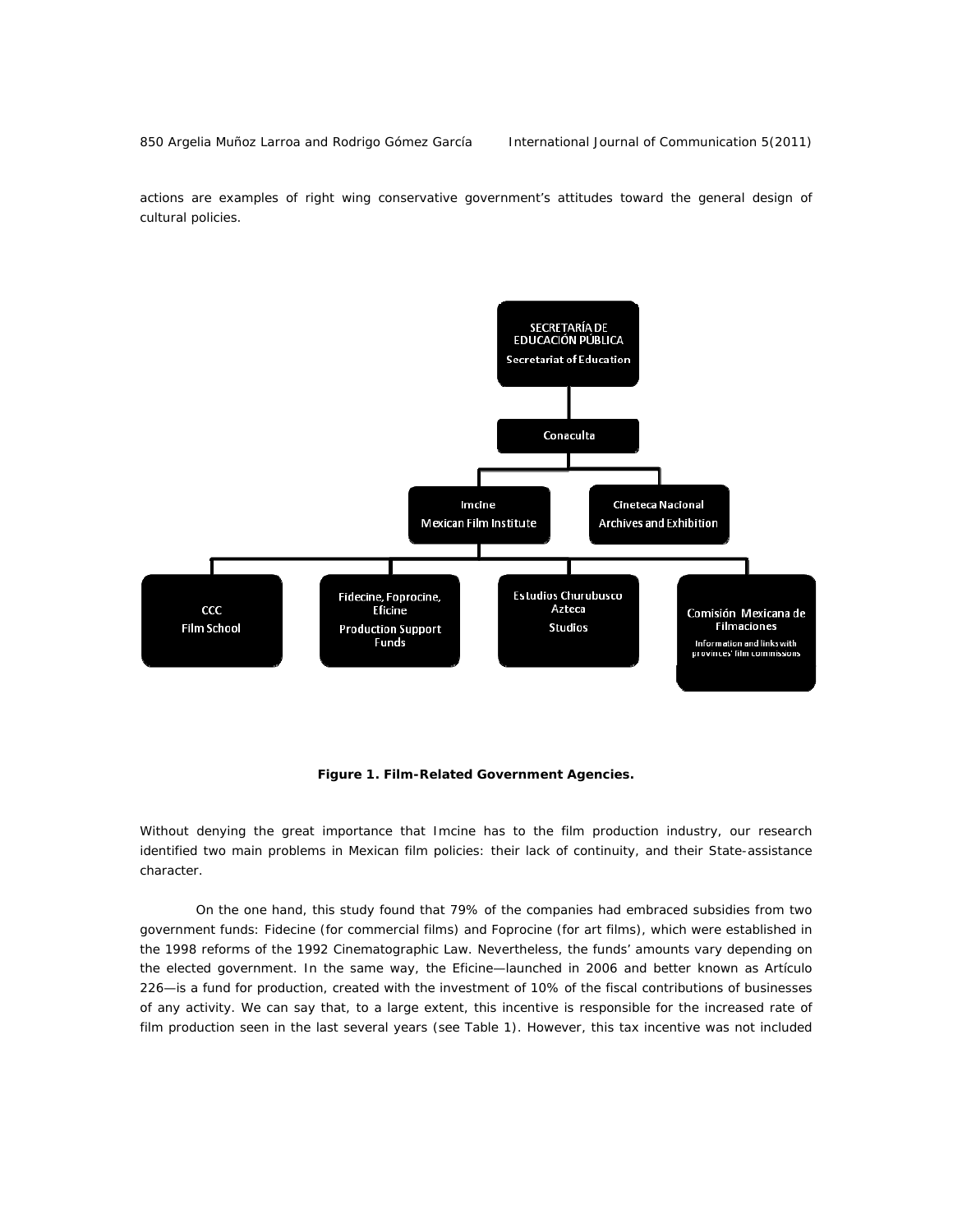in the new fiscal system in 2008 (Impuesto Empresarial de Tasa Única, IETU) and could disappear with the abrogation of the old fiscal law.

| Table 1. Mexican Films Produced from 2001–2009.        |  |  |  |
|--------------------------------------------------------|--|--|--|
| (Gómez García, 2005; Imcine, 2009; Muñoz Larroa, 2009) |  |  |  |

| Year         | <b>2001</b> | <b>2002</b> | 2003 | 2004 | <b>2005</b> | 2006 | 2007 | 2008 | 2009 |
|--------------|-------------|-------------|------|------|-------------|------|------|------|------|
| <b>Films</b> |             |             | 40   |      | ັ           |      |      | 76   | DO   |

On the other hand, the State-assistance character of film policies is evident when analyzing the discourse of official State documents (Imcine, 2007). The State sponsors cinema as an example of "the fine arts," yet it does not develop strategies to improve the economic quality of the industry, although it is an explicit objective in film legislation currently in force. How the concerted efforts of the State to provide film production financial resources are wasted because of its abandonment of subsequent steps, such as the distribution and commercialization of films, is of particular concern. Those stages are controlled by an oligopoly of transnational conglomerates, which creates a bottleneck that must be dislodged to make the local film industry profitable (Muñoz Larroa, 2009).

 The existing supports of the industry resulted from the struggle by the film community; other initiatives have failed, such as the creation of a fund from "one *peso* from the box office." This initiative aimed to benefit film production and was approved by the Congress before being defeated in the National Justice Supreme Court by foreign distributors and exhibitors (Lay Arellano, 2005). On several occasions, the transnational oligopolistic interests tied to those of the Mexican political elite have acted against the public interest and above democratic institutions (Muñoz Larroa, 2009). This study established that only 43% of production companies considered that their interests as both companies and as a subsector were represented on a political level, and the majority considered their representation to be unsatisfactory.

#### **The Theory of Geographical Industrialization**

The theory of geographical industrialization, developed by the California School, has generated a useful and innovative explanation about the endogenous regional development of the film industry. This theory approaches the development of film production through the examination of its internal component relations. However, as this theory tends to ignore the importance of exogenous factors, its scope can be somewhat partial. This study argues that film industrial development is also influenced by external bonds with outside economic forces (Askoy & Robins, 1992; Coe, 2001). Such bonds can be with film distribution and exhibition subsectors, with other manufacture or service industries, and with national and international economies and economic players (Muñoz Larroa, 2009). Of these, the market logic pioneered and developed by Hollywood from the second decade of the 20th century is particularly influential.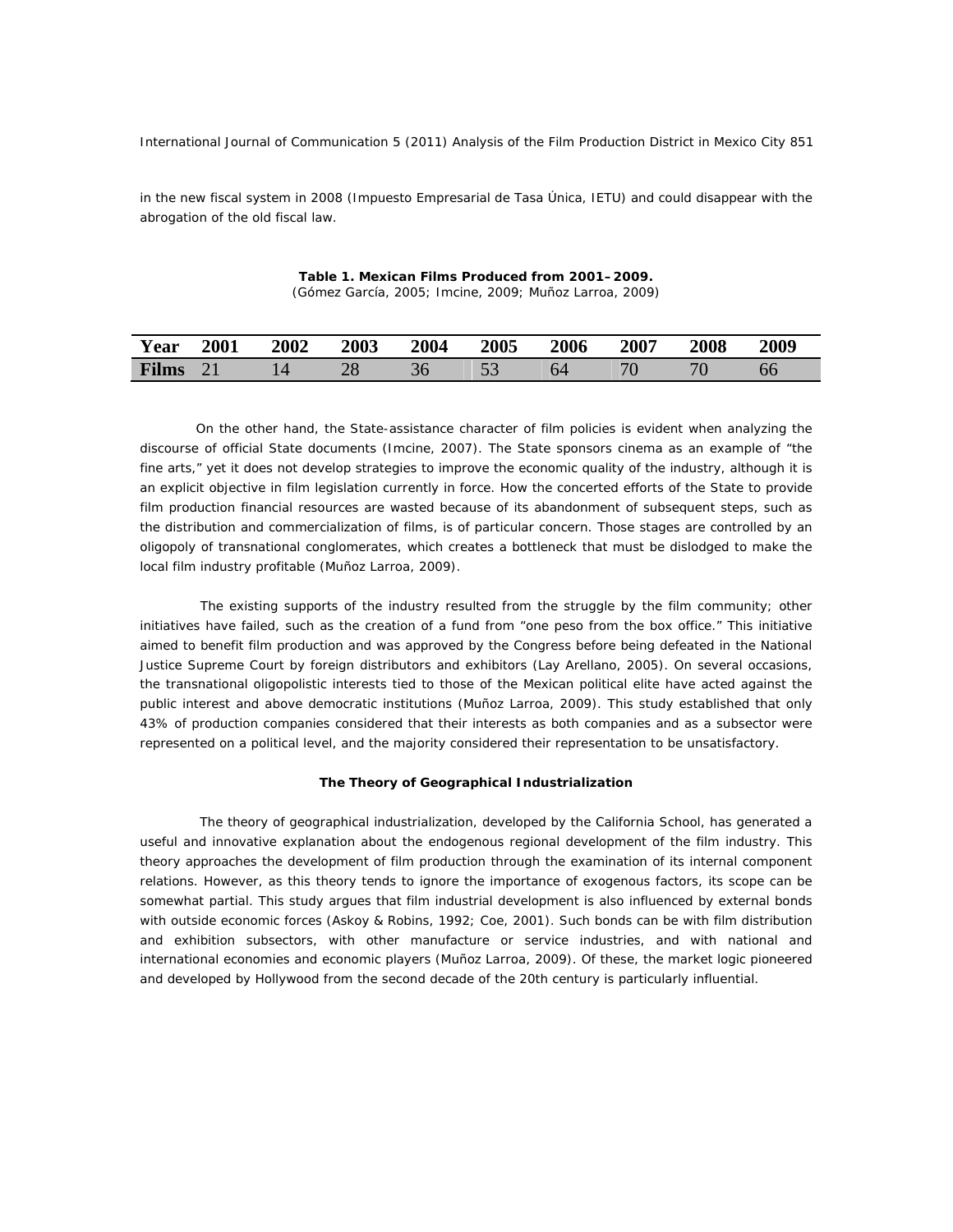## *The Endogenous Development of Capitalist Industrialization: The Importance of Place*

Geographical industrialization theory argues that industrial districts are productive centers that comprise an "industrial atmosphere" that consists of production companies, general and specialized service providers, industry-related companies, local labor markets, associations and institutions, local consumer markets, legal frameworks, and public policies and infrastructure (Porter, 2000). Cultural aspects are also embedded in the industrial atmosphere as tacit forms of knowledge, conventionalized practices, habits, and so forth (Scott, 2000).

 Geographical industrialization authors consider it essential to evaluate how transactions among components of productive centers work: the degree of interaction, interdependency, and stability. An industrial district is defined by Markusen and Park as "a sizable and spatially delimited area of tradeoriented economic activity which has a distinctive economic specialization, be it resource-related, manufacturing or services" (as cited in Markusen, 1996, p. 296). An industrial district generates an adhesive quality, becoming an amalgam with the ability to both attract and maintain the attraction among the district's components; however, its cohesive capacity can be threatened by changes in the global economy. Its ability to persist depends on the "power relationships, sometimes within the district and sometimes between district entities and those residing elsewhere" (p. 297).

 According to the geographical industrialization theory, regional development is generated by the articulation among companies, workers, and institutions that comprise the film industrial district. Interconnections are crucial for the successful endogenous development of industrialization, although it does not guarantee it.

 The fundamental explanation of geographical industrialization development is based on the expansion of the division of labor inside or outside a company. That is, industrial development is possible when the firm needs supplier services, inputs, consumables, or specialized work. In doing so, the company is able to create secondary economies, or *externalities*—economic or non-economic effects generated by the main productive activities. A single company can start facilitating the creation and economic involvement of other economic agents. For example, a film production company might be interested in a catering company's services during shooting. Due to the dynamic interdependence among economic players, increasing returns are generated with each stage of reinvestment, which propel new rounds of production in a spiral of expansion (Young, 1928).

 When this system begins working, not only do increasing returns occur inside the company, they also occur in the economy as a whole. As a result, spillovers into other sectors are generated. For instance, a film production company could necessitate the specialized development of new animation technologies. In doing so, it could interact with the video game and electronic hardware industries.

 It is generally accepted that companies are fortresses that aim to promote efficiency, reduce transaction costs, and diminish opportunism in their transactions (Coase, 1937). A crucial decision for every company is where to locate itself. In this regard an industrial district presents competitive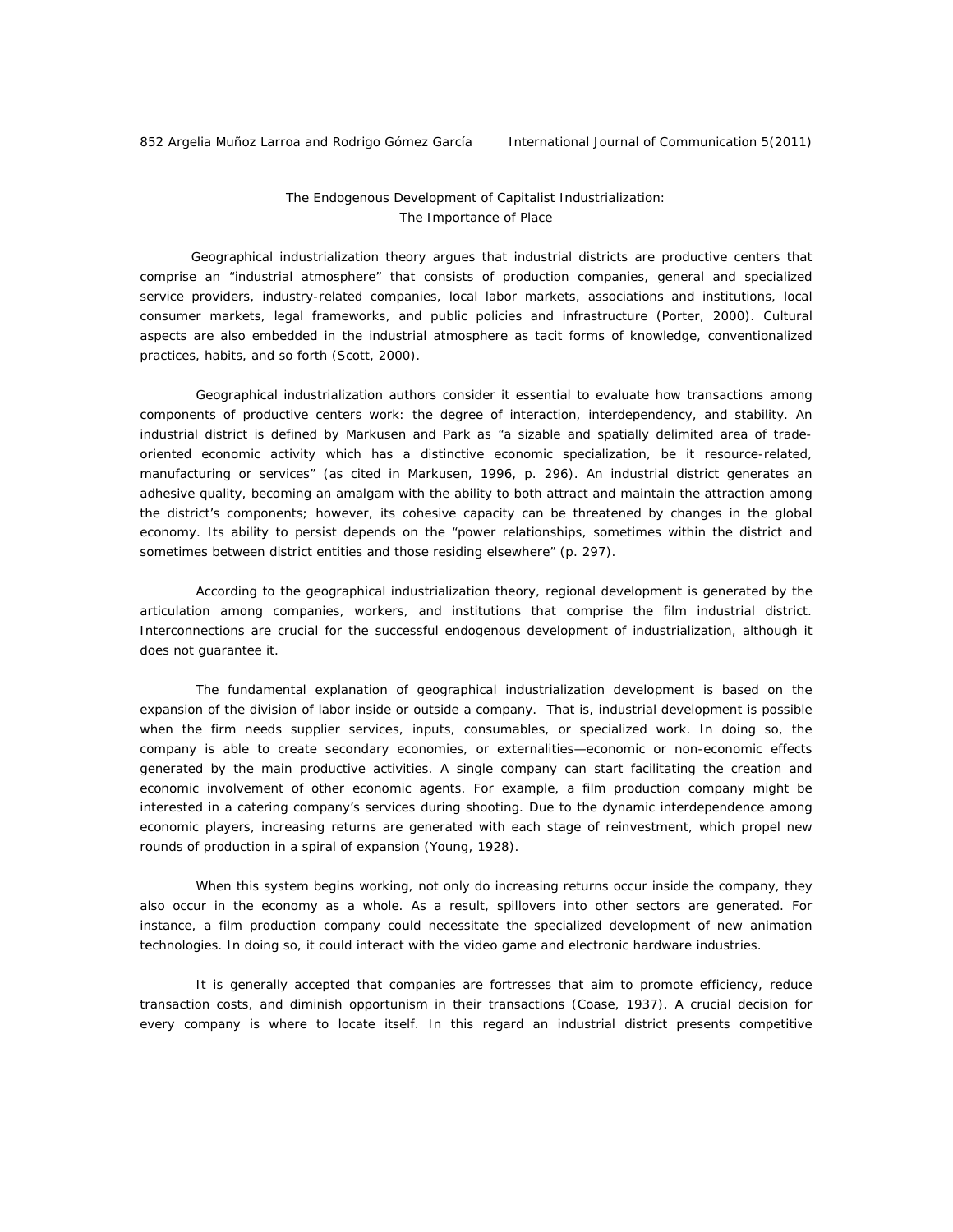advantages for specialized industries. According to Scott, place becomes "a unit of social and economic organization, as well as a center that concentrates conventionalized human practices whose characteristics leave deep signs in the form and cognitive meaning of products (mainly in cultural products) while they emerge from located systems of industrial activity" (Scott, 2005, p. xii).

 Markusen (1996) elaborates a typology of industrial districts that vary according to their firm configurations, their internal versus external orientations, and their governance structures, all of which have different repercussions for regional development. The Marshallian industrial district and its Italianate variation consist of regions whose business structures are composed by small owned local companies. The Hub and Spoke district comprises business around one or more dominant and externally oriented firms. The Satellite district is "an assemblage of unconnected branch plants embedded in external organization links." Finally, the State-anchored district is focused "on one or more public-sector institutions." An actual district may be an amalgam of one or more types, and districts may mutate over time (Markusen, 1996, p. 296).

#### **The Industrial Organization**

The theoretical foundations mentioned before are related to flexible specialization theory. Scott (2000), as well as Christopherson and Storper (1987), have framed the current development of cultural industries within the capitalist stage of flexible production.

 Theoreticians of flexible specialization (Hirst & Zeitlin, 1997) explain these transformations in the following ways. For methodological reasons, they distinguish between two technological paradigms. On the one hand, *mass production* mainly defines the production of great volumes of standardized, manufactured products using general equipment and an unskilled labor force. On the other, *flexible specialization* comprises the production of a shifting and wide variety of products through the flexible use of specialized equipment and skilled labor (ibid.). These extremes do not exist in reality; the most common situation would be a hybridized form of productive organization in which either mass production or flexible production predominates.

## **The Film Industrial District in Mexico City: A Diagnosis**

#### *Methodology*

Due to methodological limitations, $5$  the objective of this section is not to display definitive evidence but to discuss some characteristics of the industrial organization of Mexican cinema in the

 $\overline{a}$ 

<sup>&</sup>lt;sup>5</sup> According to the official data (INEGI) in 2009, there were 182 audiovisual production units. As part of this investigation, in 2007, a directory of 124 production companies was compiled with information obtained through searches on the Internet, the Imcine directory, and the El Medio directory. The total population used in this study is problematic because the number of film production units is changing all the time. Moreover, we were not able to compare our population with the official statistics of the Economic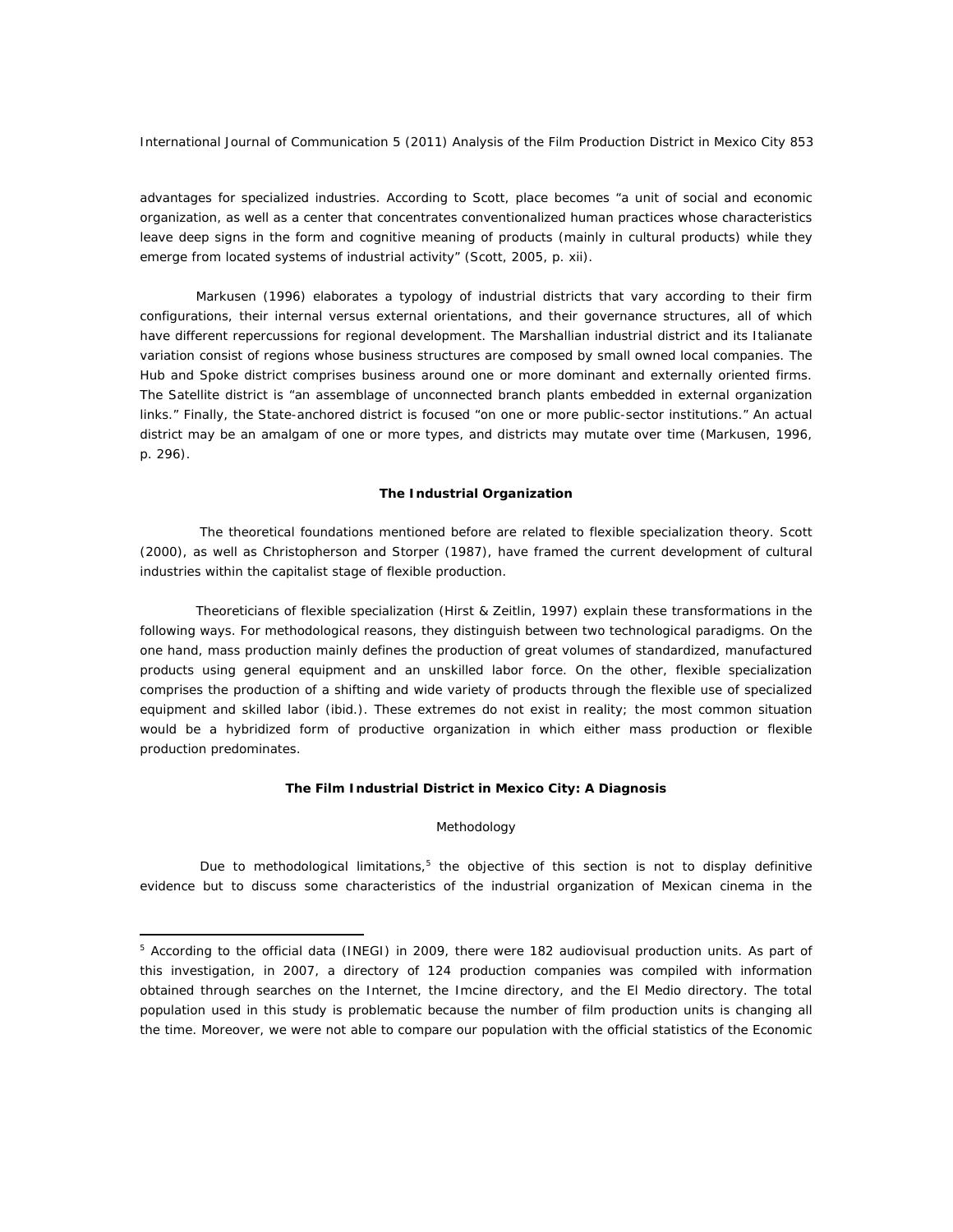#### 854 Argelia Muñoz Larroa and Rodrigo Gómez García International Journal of Communication 5(2011)

 $\overline{a}$ 

context of flexible production. Surveys were sent to Mexico City production companies asking for information about their business organization. The surveys were sent by e-mail and were followed by telephone calls and personal interviews.<sup>6</sup> Of the 124 production companies queried, 30 responded to the survey for a response rate of 24.2%. While undoubtedly low, this response rate is higher than the average response rate achieved by this research method, which varies between 10% and 15% (Aaker, 1989).

## *Characteristics of the Film Production Subsector in Mexico City*

The data gathered showed that the majority of production companies are relatively young businesses; only 10% of the production enterprises surveyed have been operating for more than 21 years (see Figure 2).



*Figure 2. Age of Film Production Companies in Mexico City.*

Geographical industrialization theory evaluates the companies' specific legal constitution, range of activities, ownership of fixed capital, and intra- and intersectoral relationships as indicators of their flexibility, that is, their ability "to move quickly" and change goals and strategies in the short term.

In terms of the legal constitution, 55% of the companies are constituted as *sociedades*,<sup>7</sup> which are well adapted to a type of business that requires collective efforts to capitalize itself while also

Census, which is published every five years. For those reasons it is not accurate to suppose that our 2007 directory reflected the actual population of cinematographic companies in Mexico City at that time.

<sup>6</sup> To avoid generating a skewed sample due to technological bias, we gave companies the option of completing the survey during a personal visit or via e-mail. The size and/or longevity of a company did not seem to influence its willingness to participate.

<sup>7</sup> *Sociedades* in Mexican legislation are business entity forms similar to a limited liability company, a flexible legal form of enterprise that has a separate legal standing from that of its members, who are protected from liability acts or debts, meaning that it only risks the invested capital (Gascón, 2006).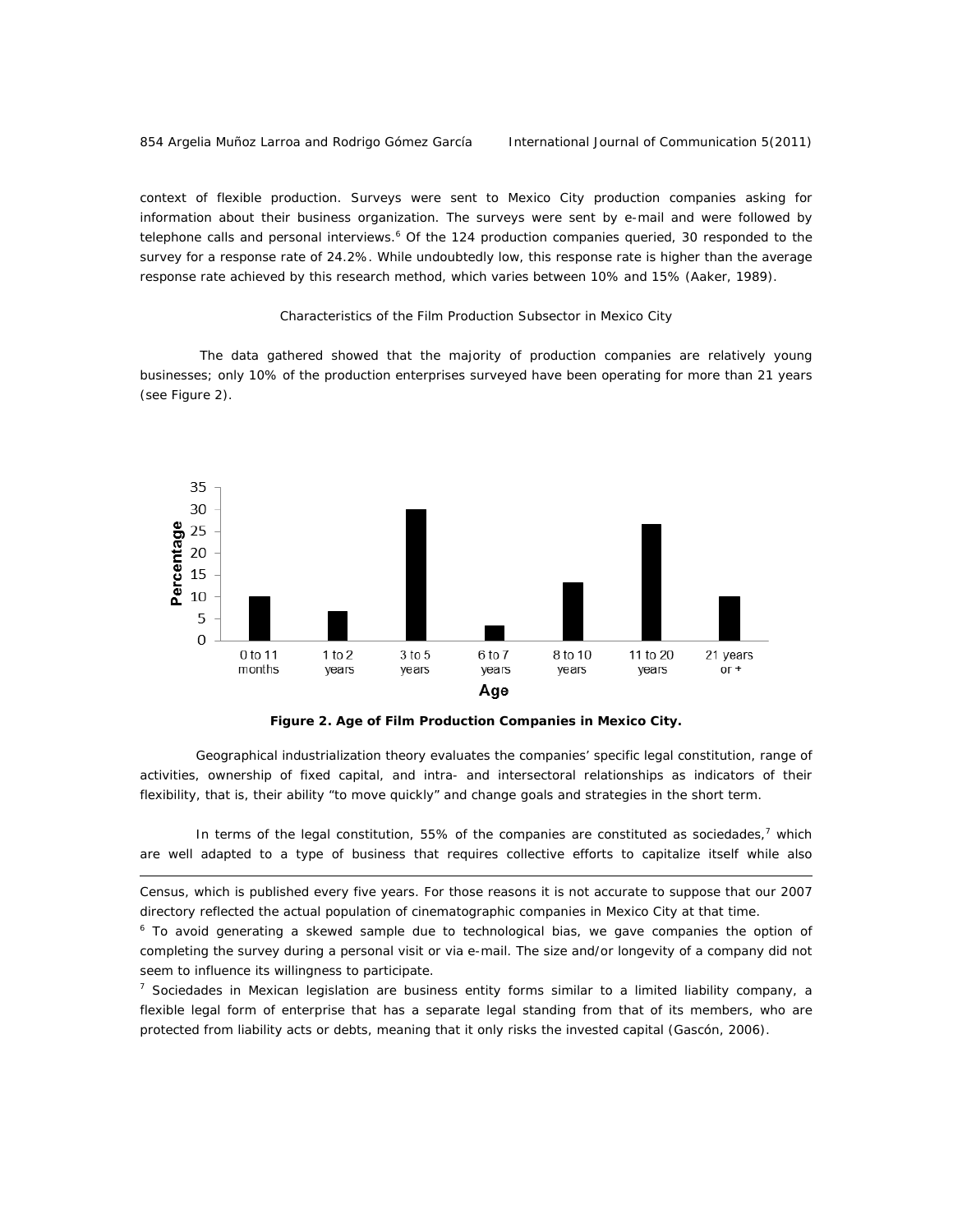providing certain protection to individual members. The rest of the companies have a sole proprietor.<sup>8</sup> Overall, only a few belong to a transnational corporation.

 Although film production is the main activity of these companies, it is not the only one; the survey results indicate that all the firms have diversified into other audiovisual production activities like television, advertising, graphic design, animation, and other multimedia endeavors (Figure 3).





Though the companies seem to specialize in the production phase, there is a large amount of preand postproduction undertaken as well, which suggests that generalization is more common than is specialization in accomplishing the production process. This is because in-house activities diminish costs and allow projects to be developed "personally."<sup>9</sup> Furthermore, the more services offered by the production companies, the more they are able to compete in obtaining external clients (Rodrigo Ordoñez, personal communication, May 20, 2008).

 Some 80% of respondents in this study always (or regularly) hired film equipment and external facilities to carry out production. We can assume the following: (a) These companies do not own much fixed capital; (b) they depend on other companies through formal and stable contracts or on sporadic market transactions; and (c) they need equipment and specialized facilities in a disintegrated (subcontracted) way. All of these cases show a significant degree of flexibility, whether in the lack of capital or in the high level of labor division. We also found that when production companies own

 $\overline{a}$ 

<sup>&</sup>lt;sup>8</sup> In a sole proprietorship entity form there is no legal distinction between the owner and the business.

<sup>&</sup>lt;sup>9</sup> This generalization might be understood as vertical integration, a form of industrial organization in which all stages of production of a good, from the acquisition of raw materials to the retailing of the final product, are controlled by the company. However, most Mexican microcompanies lack a complex managerial structure and have a low degree of specialization, which makes it difficult to categorize them as vertically integrated.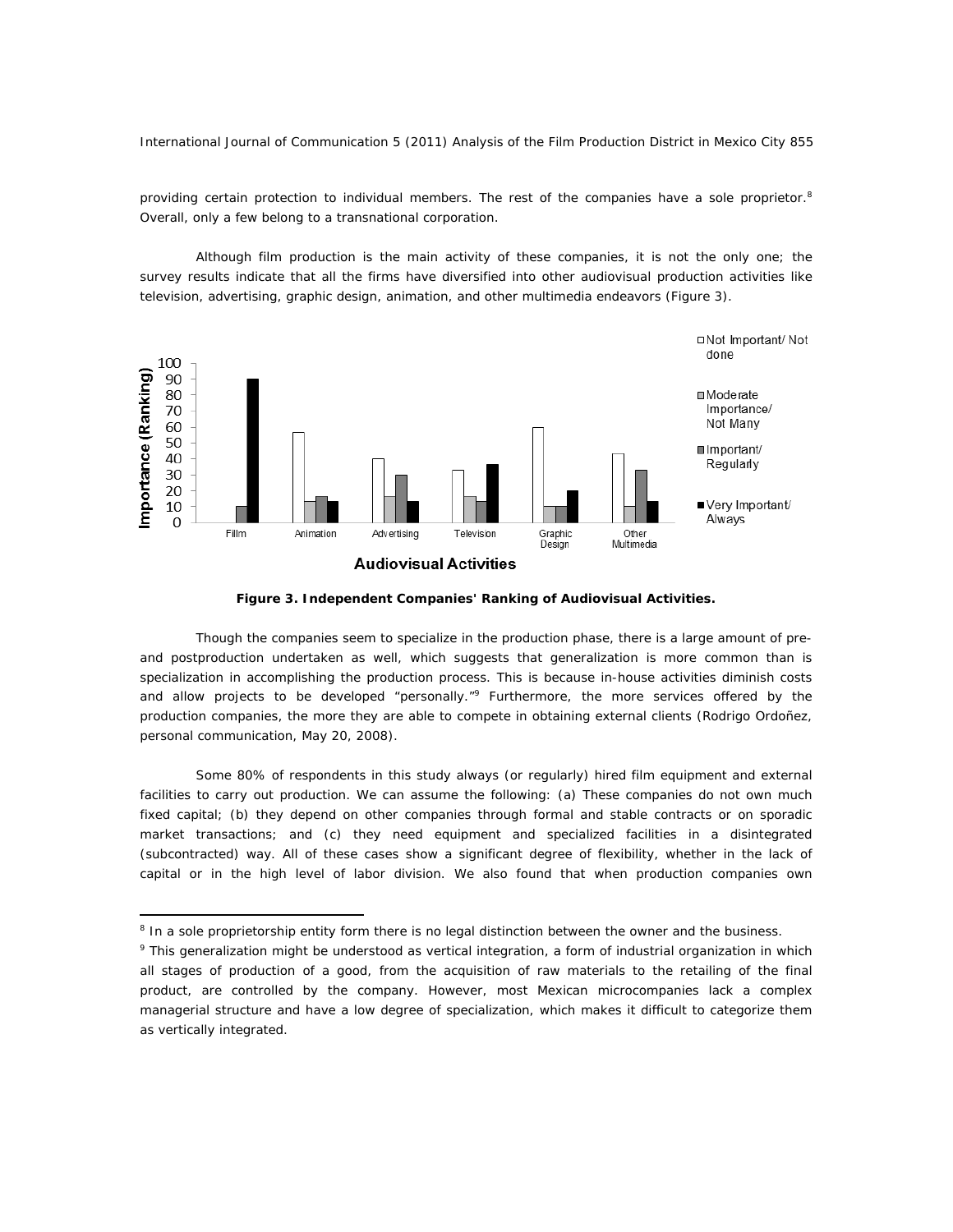856 Argelia Muñoz Larroa and Rodrigo Gómez García linternational Journal of Communication 5(2011)



equipment, they usually provide it for rent to other companies, allowing them to have alternate sources of income (see Figure 4).

*Figure 4. Facilities and Equipment Rental.* 

The characteristics already mentioned confer on firms the ability to choose between different options to compensate for the diseconomies of film production—high risk, undercapitalized and inconsistent production*.* In other words, while flexible production in Hollywood or Paris is carried out in response to the need of specialized work (Scott, 2000), the flexibility of the Mexican film district responds mainly to the lack of financial resources. This conclusion was reached through the interviews with producers and through consideration of the empirical survey results: Only 25% of the respondents were able to survive from the derived returns of their film activities and reinvest them. By contrast, 71% of the companies depended on income originating from different activities to reinvest and survive, and only 4% of the production units were maintained with profits made from both kinds of activities.

 In terms of the financial resources used by the respondent companies (see Figure 5), we found that State funds ranked highest (79%), with the company's own capital (64%) ranked second and money from distributors and exhibitors (32%) the third most important resource.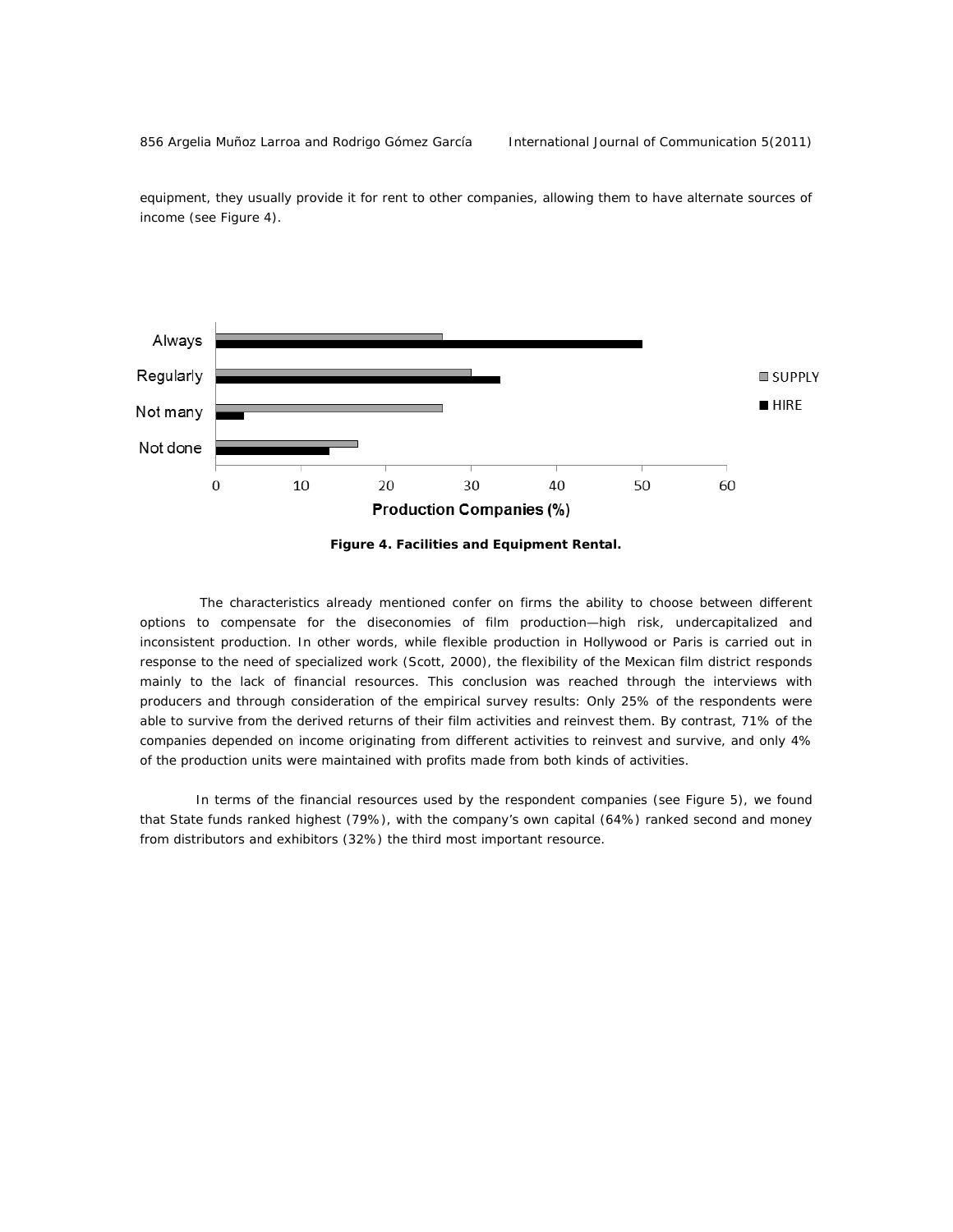

*Figure 5. Companies' Financial Resources Ranking.* 

These results confirm the dependency on State support and the lack of a self-sustainable productive industrial infrastructure.

## **Structure of Film Production in Mexico City**

Most production firms in Mexico City are independent or semi-independent companies that belong to the micro- and small-sized categories and are locally owned (see Figure 6). They coexist with a handful of major Mexican companies.



*Figure 6. Size of Film Production Companies by Number of Employees.*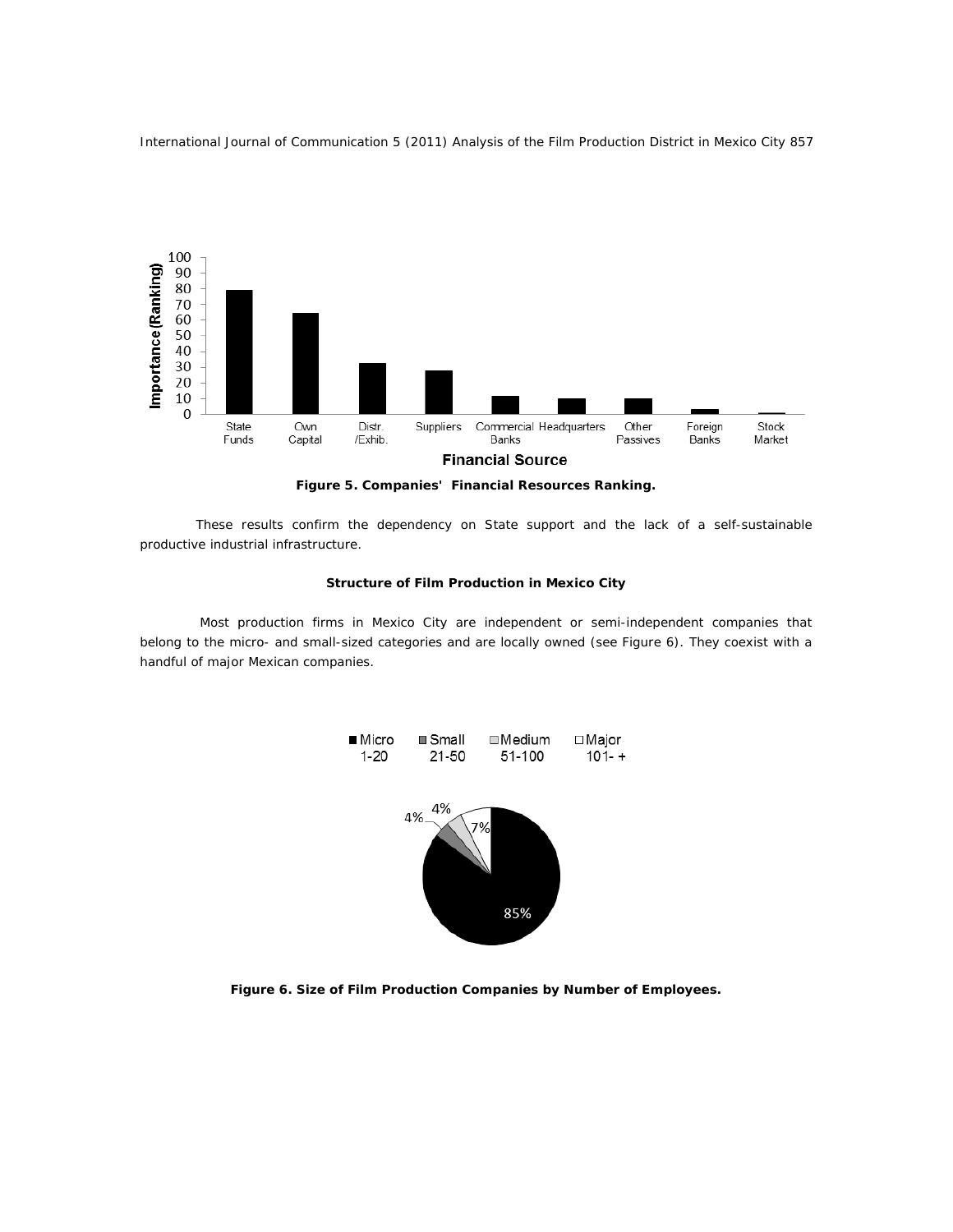858 Argelia Muñoz Larroa and Rodrigo Gómez García International Journal of Communication 5(2011)

It is common to find producers setting up a company to produce and release only one film and then creating a different company to simplify its fiscal obligations (Cuauhtémoc Bravo, personal communication, May 6, 2008; Rodrigo Ordoñez, personal communication, May 20, 2008). This contributes to business instability.

#### **Major and Independent Companies**

Major national companies account for 5% of production enterprises (see Figure 7) and have managed to recover investments and collect revenues from their films. They also have access to State funds, and some of them have the financial endorsement of big corporations that are integrated horizontally, with their own divisions designated for film distribution. Despite their advantages, such "major" national companies generated only 8% of the annual production of films in 2004 (Ugalde, 2005).



*Figure 7. Type of Film Production Companies.* 

According to our calculations, 95% of the production companies in Mexico City are independent companies (see Figure 7). They are micro- and small companies with an average of six permanent employees. Independent companies are those whose sphere of operation rarely or never intersects with major companies. This particular status means that decisions regarding transactions, strategies, and objectives are made inside the company itself. Independent firms do not lose independence when they coproduce with others. Nevertheless, many independents become semi-independents when they develop strategic alliances with other companies or when they end up being subcontracted by other enterprises. In other cases, independent companies are acquired totally or partially and become subsidiaries.

#### **Patterns of Industrial Organization: Flexible Specialization or Flexible Undercapitalization?**

In terms of direct financial interest in independent film production companies, majors in Mexico are less involved than are their Hollywood equivalents (Scott, 2005). Major and independent companies in Mexico coexist without developing a stable cooperative system in the form of specialized outsourcing. This functional distance might be explained by the small financial capability of major national film companies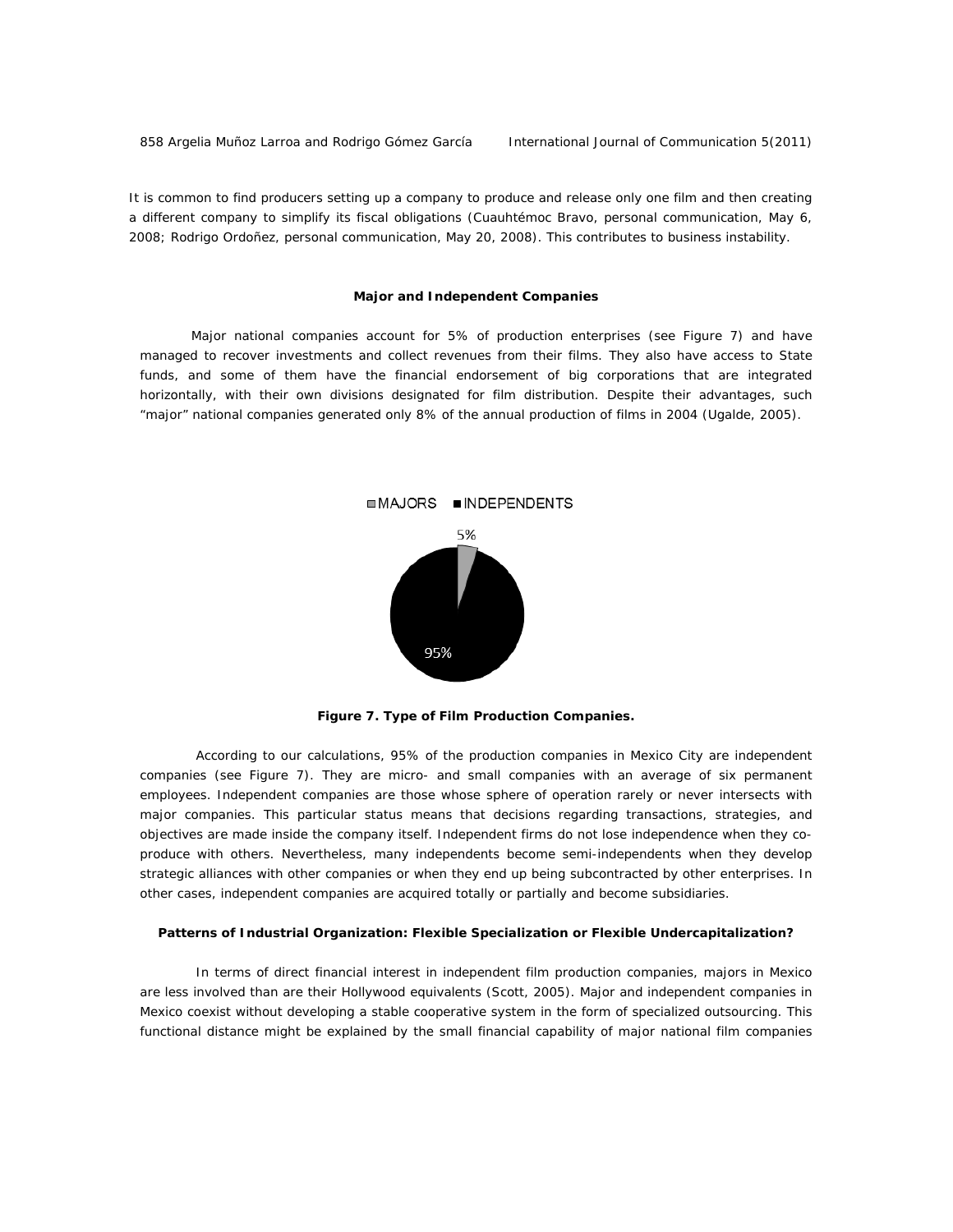and their low demand for specialized work, such as special effects, computer graphics, and so forth. On the other hand, the private television networks with big financial capability share a no-risk attitude and lack an interest in cinema. They constitute a duopoly and are integrated vertically, which means they have internalized their productive processes. For this reason, they do not usually generate positive economic externalities that translate into economic spillovers toward the local audiovisual sector<sup>10</sup> (excepting the television advertising industry).

Nevertheless, we found co-productions between majors and independents, which imply the existence of unstable cooperative relations between firms that collaborate to diminish risks.

Survey data suggests a medium level of companies interacting with other audiovisual companies, with 43% of those relations being co-productions. Some 30% are subordinated relations in the subcontracting mode. Finally, 5% are subsidiaries. None of these three relationships is exclusive; the same firm can establish all of these relationship types simultaneously.

Interviews conducted for this study indicate advertising and State-financed television are the sources that generate most external business for the film production subsector. As previously argued, subcontracting that originates from major firms is scarce. The most significant synergies and spillovers created by the relationships between majors and independent private companies in Mexico City are in the areas they share: actors, technical workers, and auxiliary and specialized services.

#### **Auxiliary and Specialized Suppliers through Different Phases of the Value Chain**

Mexico City film production companies depend heavily on external suppliers that cover transportation, catering, legal services, insurance, accountancy, telecommunications, security, and other needs, as well as on intrasectoral providers like sound recording, special effects, editing, film equipment, studios, talent agencies and PR, distribution, and so forth (see Figures 8 and 9). Accordingly, most of the relations found in our study were sporadic, meaning they were conducted infrequently in the market exchange. Another important kind of transaction reflects a greater degree of frequency and stability through subcontracted relations*.* Finally, there are some mutually beneficial long-term agreements, like sharing revenues, in the form of alliance*s*. It is in the last two types of transaction that face-to-face relations become decisive in establishing trust connections. Sometimes, service suppliers are aware of producers' inability to capitalize quickly—for example, from film revenues or tax refunds—and they agree to delayed payments for their services. Interviews highlighted how "small the world of cinema is," referring to how everybody knows each other and nobody wants to disappoint others (Cuauhtémoc Bravo, personal communication, May 6, 2008).

 $\overline{a}$ 

 $10$  Observation suggested by Dr. Allen Scott during the process of research.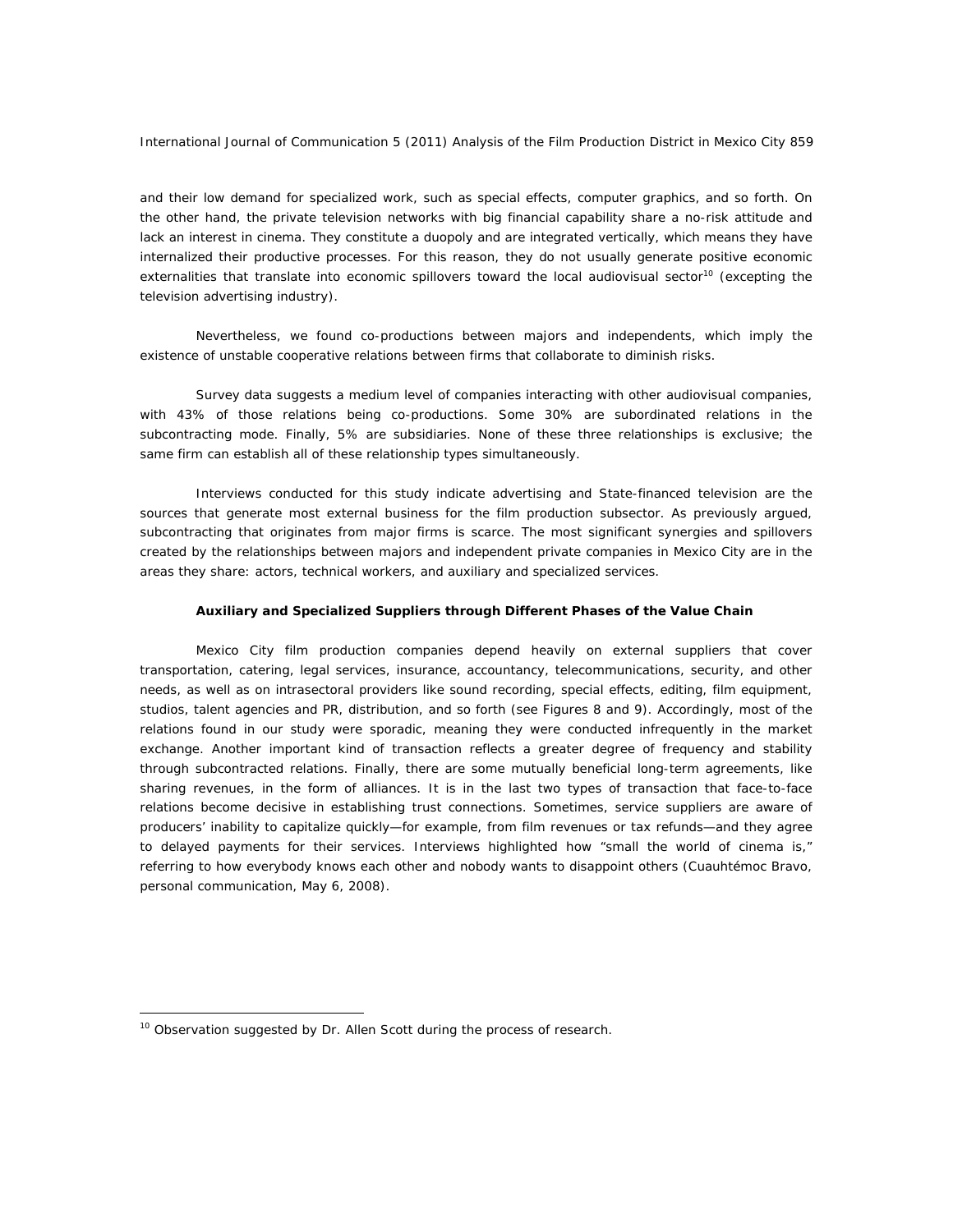



Despite the incipient nature of relationships between producers and service suppliers, the results discussed earlier point to the potential growth of interdependencies within them. The opposite occurs with regard to intermediary services, however. In the Mexican film district, the importance of talent, casting, distribution-deal agencies, and other intermediaries is reduced because obtaining those specialized services involves the escalation of costs. This situation presents major obstacles, given that firms have insufficient long-term equity to support their assets. Consequently, Mexican production companies have established other priorities, and producers have become "multitask workers," functioning in multiple roles and thereby removing the need for specialized intermediary work. The contrasting strong relevance of intermediary services in Hollywood suggests the pertinence of ties among economic agents and the high level of articulation and flexible specialization in that industrial district.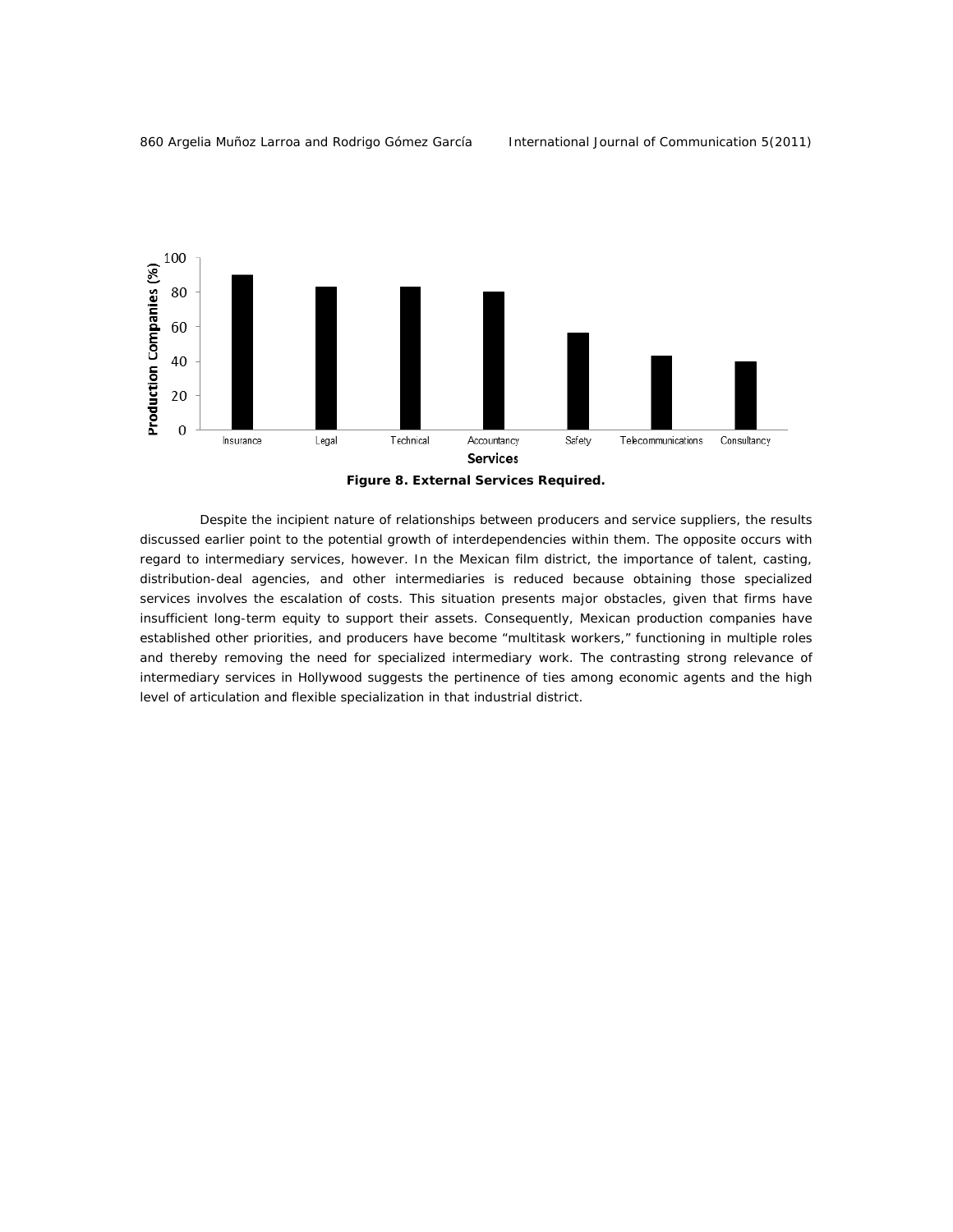

#### **Labor Patterns**

Film production is a labor-intensive activity that requires a large amount of skilled and nonskilled workers in both the creative and technical fields. Film creates direct part-time and full-time employment. In 2009, the Mexican film industry was able to generate 12,500 direct jobs (Caballero, 2009). Additionally, it generates an important amount of indirect employment in different economic sectors.

 Film production in Mexico City is dominated by temporary work because production projects last from approximately three to five months. Permanent employment is downsized and typically reserved for producers and administrative personnel. The temporary use of independent contractors, which makes labor relations flexible, allows the production companies to save on fixed costs and adapt for intermittent production by not having a payroll with permanent employees and social benefits. Some production companies that find it difficult to secure financial resources can produce films only in this way, while others with sufficient capital returns simply desire to "maximize gains at the expense of one of the most vulnerable actors, the worker" (Marcela Fernandez, personal communication, June 17, 2008).

 Official data for 2004 indicates that Mexico City accounted for a total of 3,951 employees in film and video production and postproduction, including video clips and advertising, but excluding television, which had 7,765 employees (INEGI, 2004). According to estimates from two of the most important film production unions, their membership amounts for nearly 1,570 workers. This means that nonunionized workers account for almost 60% of the total labor. Unionized actors are not taken into account because they are mainly TV and theater actors, not film actors; if they were included, the total would jump to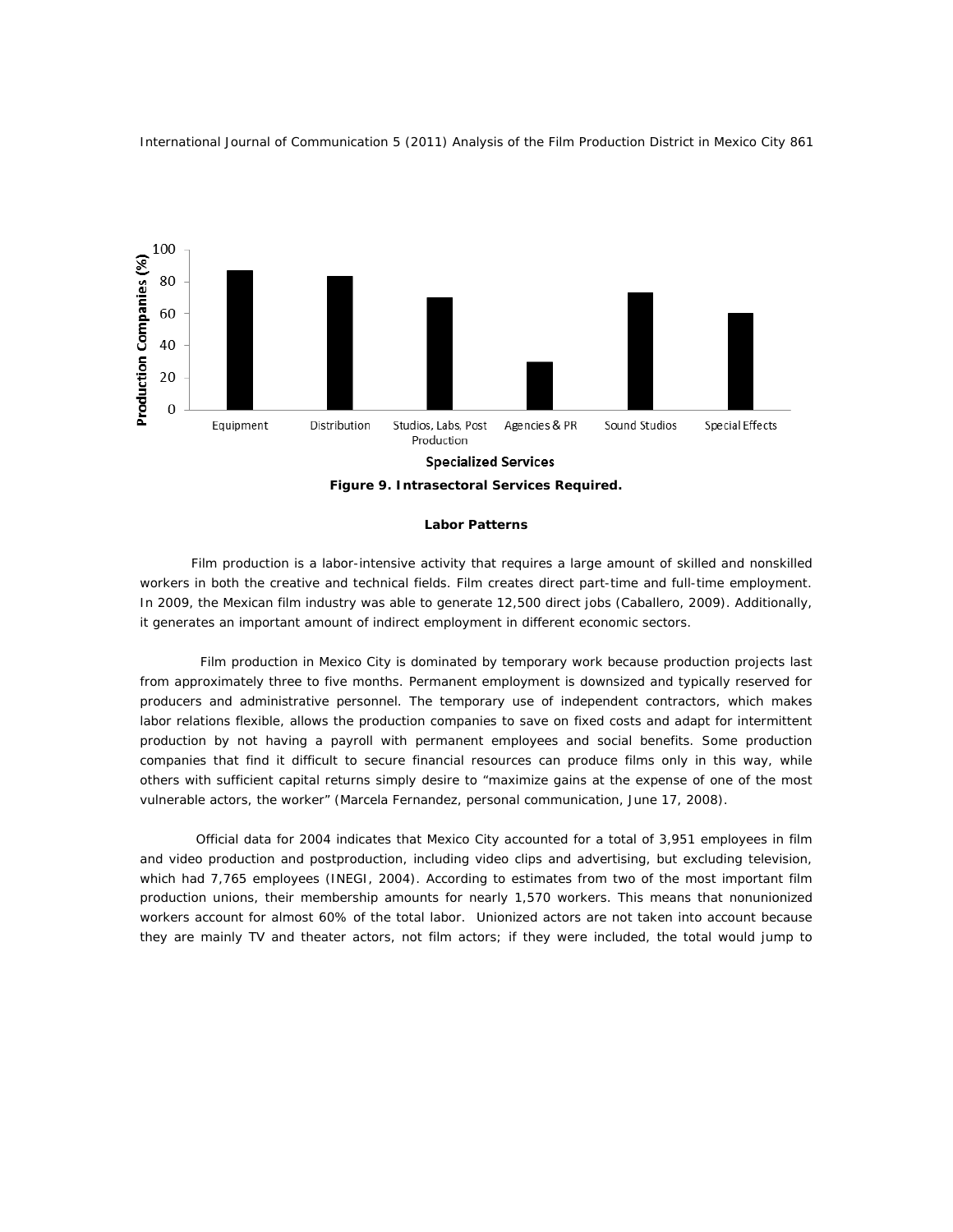$\overline{a}$ 

9,000 unionized workers.<sup>11</sup> With regard to distribution and exhibition, Mexico City employees filled 2,304 jobs in 2004 (INEGI, 2004).

 What did this study find to be the main labor problems that confront Mexican labor unions and workers in the film production district?

- 1. Film workers face an extremely unpredictable labor market. There is no constant work and yet great competition. In between projects, the worker—whether from the creative or the technical side—must resort to another type of employment to make a living.
- 2. Diminishing unionization and increasing numbers of nonunionized (or free) workers.
- 3. Continual cutting of labor benefits for both unionized and nonunionized workers.
- 4. Rigidity of some unions generating distrust among workers.
- 5. Some small independent producers, which consider unions as obstacles for production, ignore the possibility of negotiating better conditions that could benefit both sides (Víctor Ugalde, personal communication, June 4, 2008).

 In the past two decades, the union system has gone through a transitional crisis, from forms of production with labor stability to the new demands of flexible production. At an internal level, the unions have had to accept the negative repercussions of historic corruption practices like clientelism and fraud, as well as corporatist attitudes that generate rigidity, distrust, stagnation of expertise, and decreasing rates of formal union membership. At an external level, unions have had to face the disappearance of a corporatist welfare state in favor of a neoliberal-oriented reregulation that resulted in the dismantling both the sources of work and also the social benefits achieved by unions in the past.<sup>12</sup>

<sup>11</sup> Agustín Mesa, personal communication, April 30, 2008; Fernando Fernández, personal communication, May 14, 2008; Marcela Fernández, personal communication, June 17, 2008.

 $12$  Between 1988 and 1994, the privatization of the film industry led to a series of strikes that resulted in the closing down of private and public film companies. Workers lost those strikes in the areas of production, distribution, and exhibition. The situation worsened with the selling of the workers' means of production—studios and equipment—and with the substitution of unionized labor for nonunionized young workers to fit the image of new enterprises, as well as job cuts and their replacement by automatic systems (Saavedra, 2008).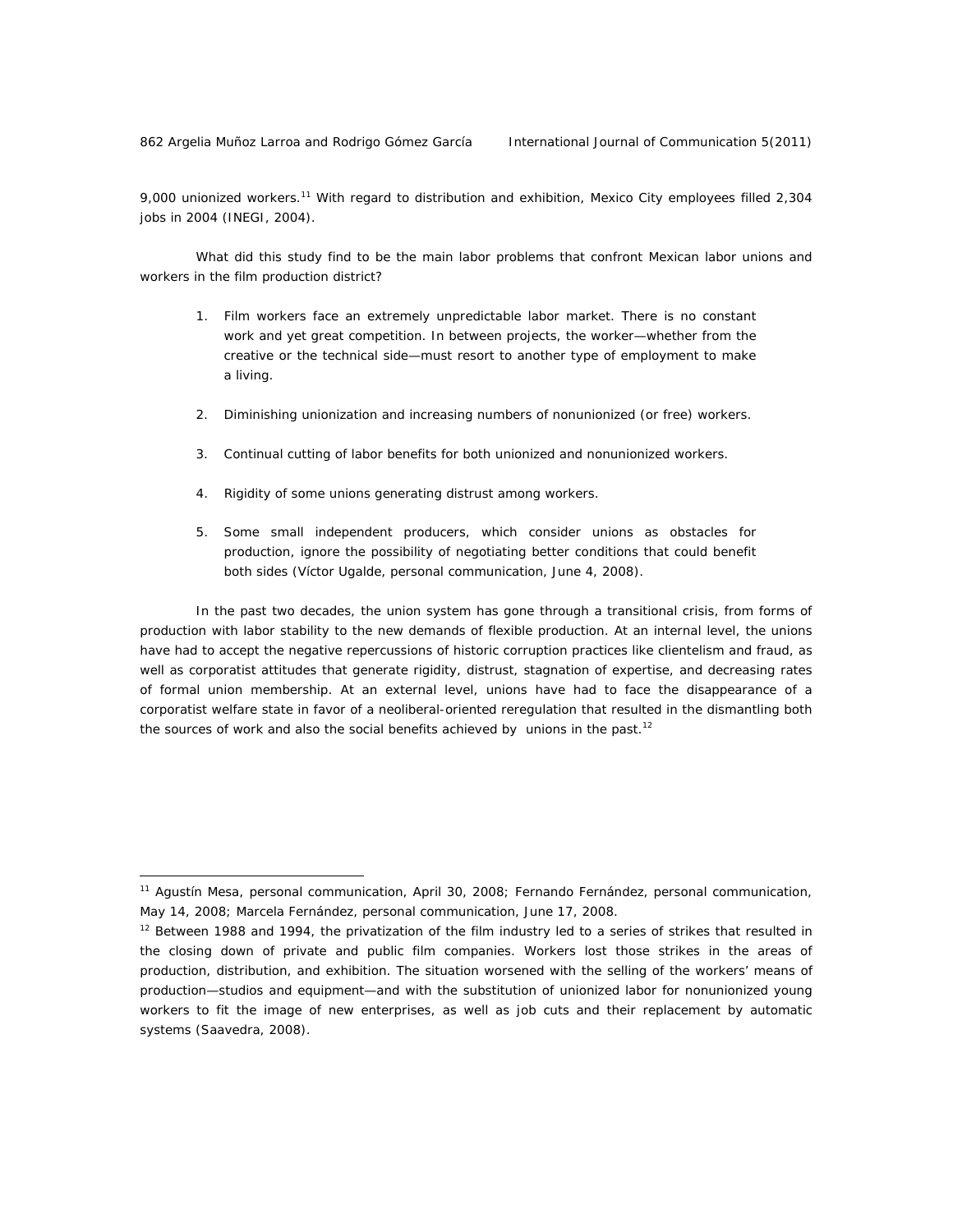## **Geographic Patterns**

The film industry in Mexico is concentrated in Mexico City, as shown by the high location coefficient of 2.7.<sup>13</sup> The concentration of production, service providers, specialized labor markets, and related institutions in Mexico City make it the most advantageous region in the country for establishing a film production company. The agglomeration generates symbiotic relations among the economic agents mentioned previously: It reduces the costs of transactions, increases the exchange of information, and facilitates the hiring of specialized workers (Scott, 2005). Despite its geographical agglomeration in Mexico City, the film industry is in crisis, facing unemployment and lacking specialization.

 As depicted in the map of Mexico City (see Figure 10), there are five city districts in which the 124 film production enterprises are located: Miguel Hidalgo, Benito Juárez, Cuauhtémoc, Alvaro Obregón, and Coyoacán (Muñoz Larroa, 2009). This pattern of location is not accidental; it is in these five geographical districts where the emergent global city is embodied (Parnreiter, 2002). As noted in previous sections, the financial services, transportation, telecommunications, and service suppliers are fundamental to film production. Mexico City specializes in those services, particularly in the five relatively wealthy districts just mentioned. As Parnreiter noted, these services characterize the global city, as they have helped to integrate the national and regional economies with the global economy and to connect the different links in global chains of production.

 $\overline{a}$ 

 $13$  A location coefficient of 2.7 for Mexico City indicates that more than twice the national average percentage of workers in the film industry are employed there (authors' calculation is based on data obtained from INEGI, 2004).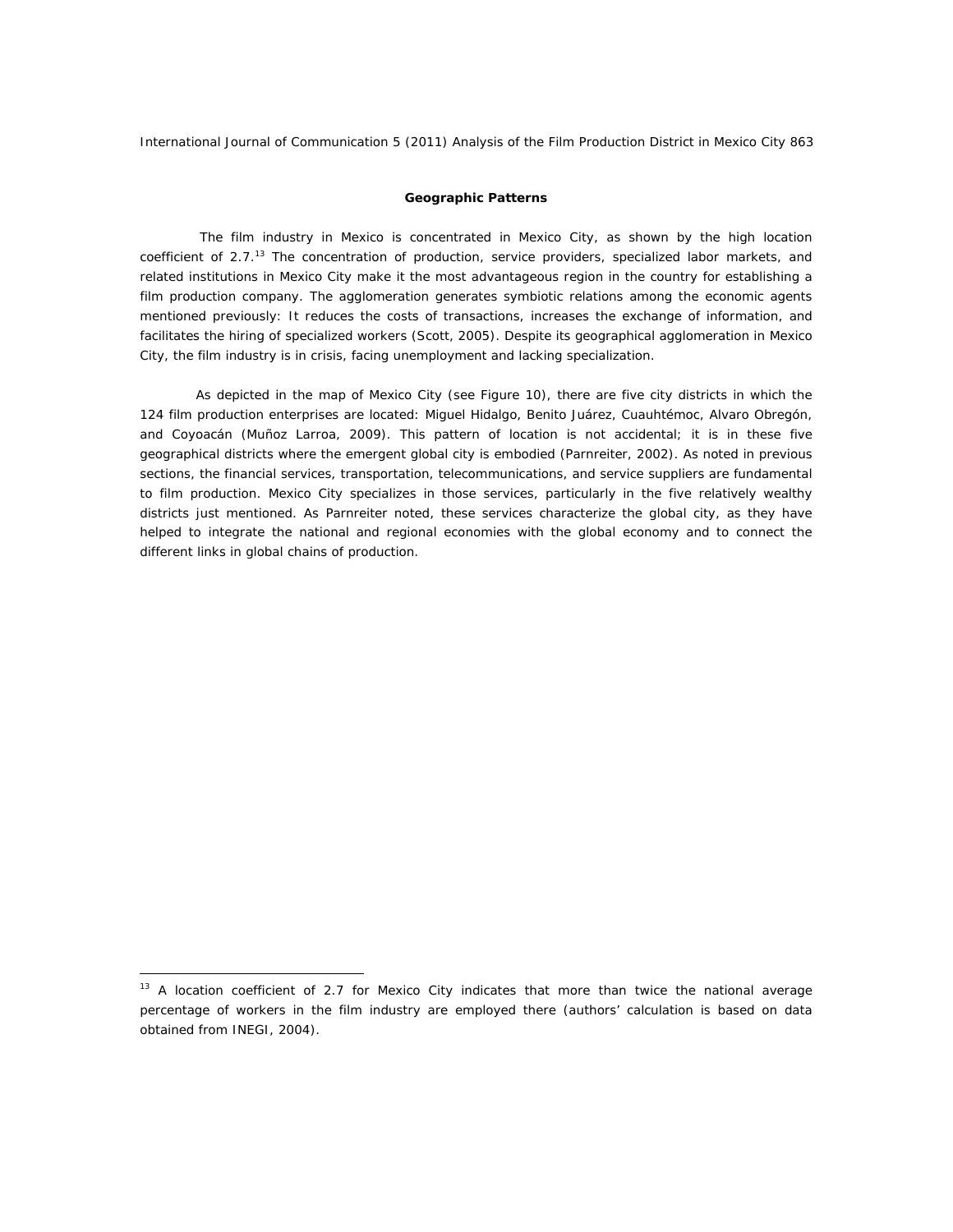

*Figure 10. Film Production Companies in Mexico City.*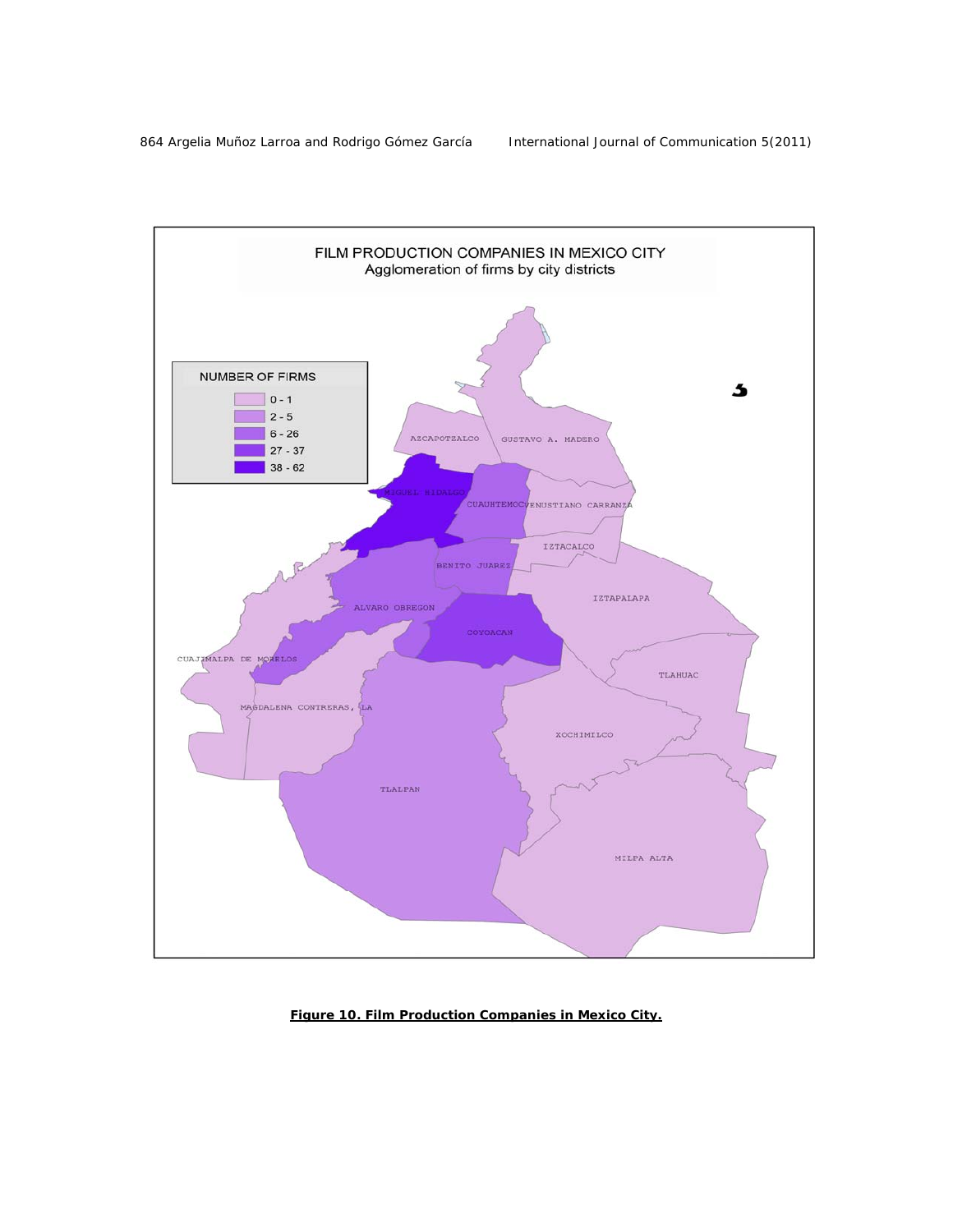The same pattern of concentration occurs in the metropolitan area in terms of cultural capital, higher education levels, and humanistic, artistic, and multicultural traditions. The city is home to the majority of the film and audiovisual arts schools; it also preserves the historical landmarks and institutional structure that have survived from the Golden Age of Mexican cinema. Moreover, the urban area accounts for 16% of the movie theaters in the country and one third of Mexican box office revenues (Gómez García, 2006).

 This concentration is largely the result of a historical control process within a centralist political frame. And yet, there are also economic benefits being derived from the film industry cluster through the generation of positive externalities. Despite this, the existence of a film industry cluster in Mexico City does not necessarily imply a connection among companies, institutions, and workers or the generation of increasing economic returns. Given the present poor capital structure of the subsector and the limited economic spillovers that accrue from economic actors' interaction, the cluster's economy depends most heavily on governmental subsidies—in other words, from external contributions instead of the cluster's own income.

## **Conclusions**

This article argues for the need to overcome the apparent opposition between the two rival theoretical schools of contemporary film industry criticism in the 1990s: The political economy of culture and the geographical industrialization (see, for example, Askoy & Robins, 1992, and Storper, 1993). Both schools share the same economic theory foundations and justify the role of the State as a regulator of market mechanisms (Muñoz Larroa, 2009). As Conor (2004) well observed, however, the two schools differ in their notions of power structures. The political economy of the culture model (macroscope) emphasizes the corporate power of majors, its oligopolistic organization, and its "vertical and horizontal reintegration as strategies of consolidation, risk minimization and profit maximization." (p. 14). On the contrary, the geographical industrialization model (microscope) argues that a partial dispersal of power has occurred through flexible specialization organization, with the accompanying disintegration and deconcentration of majors' activities in favor of local independent companies, local services providers, and overseas destinations—that is, Hollywood runaway productions (Conor).

 However, both models seem to coexist in actual film districts. For example, in our analysis of the Mexican film cluster, corporate power from Hollywood and national majors coexist alongside the agglomeration of small local companies that are struggling to succeed, with some successfully establishing network connections with other related agents, which is the key to building efficient economic outcomes.

 In recent studies, the geographical industrialization theorists incorporated the transnational companies' oligopolistic power as an essential aspect of their analysis (Markusen, 1996), particularly in distribution and production of films (Christopherson, 2006; Coe, 2001; Scott, 2005; Vang & Chaminade, 2007). In conclusion, the importance of both theoretical explanations seems to be widely accepted. Geographical industrialization provides an endogenous insight, while political economy of culture gives an account of the external links that influence the film cluster, including a variety of historic and structural socioeconomic factors.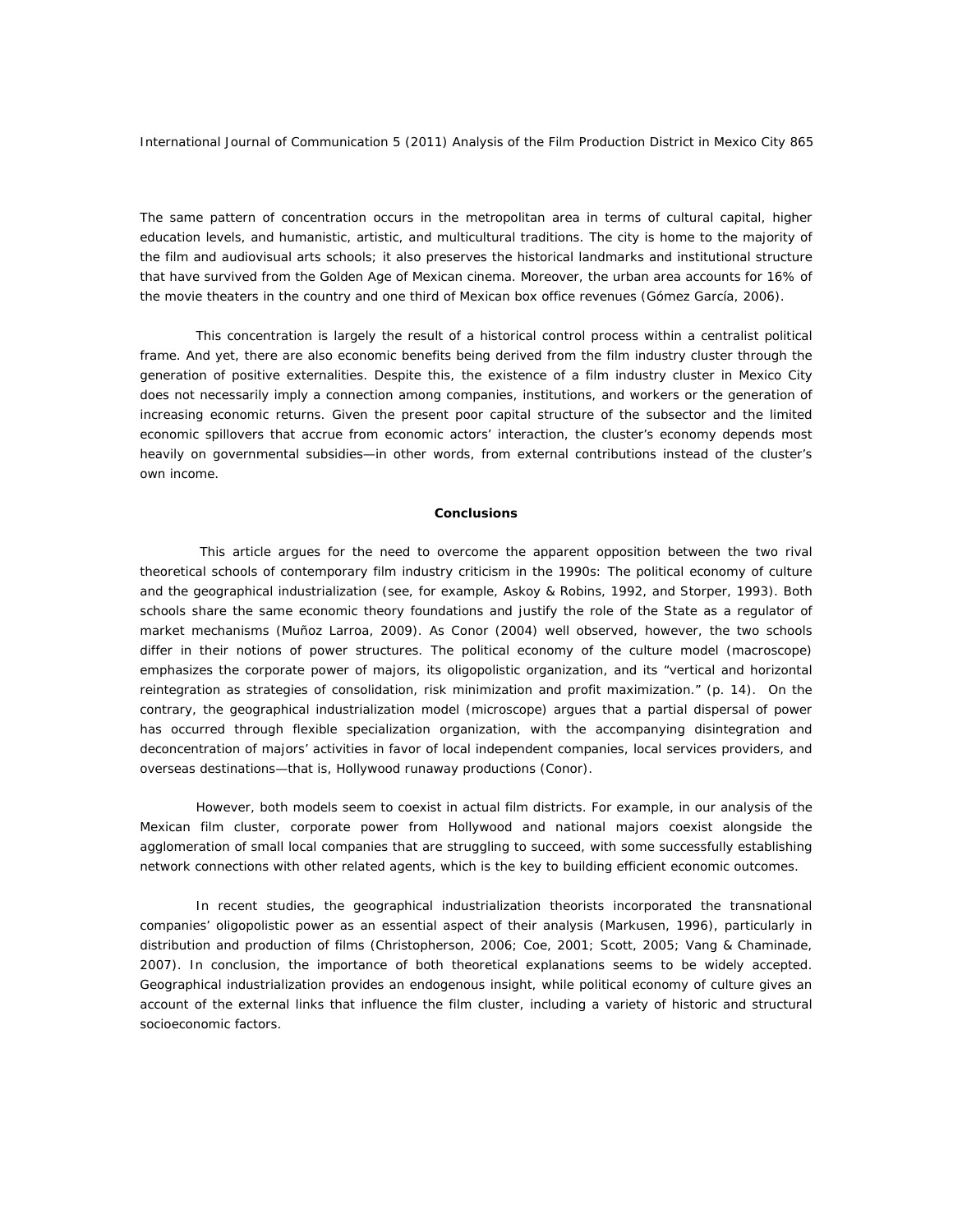Furthermore, we believe that the apparent opposition between the two theoretical schools was based on the limited empirical analysis available two decades ago regarding the relations of major and independent companies in Hollywood. Likewise, there was a lack of sufficient examination of Hollywood's ties to other national industries around the world. The aim of this study is to contribute to the theoretical debate, with specific reference to the study of the Mexican film industry.

 The film district in Mexico City is characterized by flexible production industrial organization and is motivated by the undercapitalization of the production subsector and the "one project" model that defines contemporary audiovisual production.

 There is a moderate tendency toward collaboration among the audiovisual companies, mainly inspired by the necessity to combine financial efforts and to a lesser extent by the specificity of the work required (resulting in outsourcing)—contrary to what happens in Hollywood. Interactions between the production companies and service providers are potentially important, but there are precarious relations between production companies and film-related institutions (except for public production funds) and between the labor market and the labor union system.

 These characteristics do not lessen the importance of geographic proximity among the agents already noted in making economic relations more efficient. Mexico City offers positive externalities by hosting a film industry cluster and offering the benefits of urbanization: labor, infrastructure, services, and markets, along with human, social, and cultural capital.

 The film industry district displays some of the characteristics of a State-anchored district, following Markusen's (1996) district typology (see Table 2), because it depends to a large extent on State financing as a complement to private participation. The decision making for this type of State investment is undertaken by a government institution (Imcine). The production subsector has few relations with foreign companies. In contrast, the distribution and exhibition subsectors are controlled by foreign majors through subsidiaries.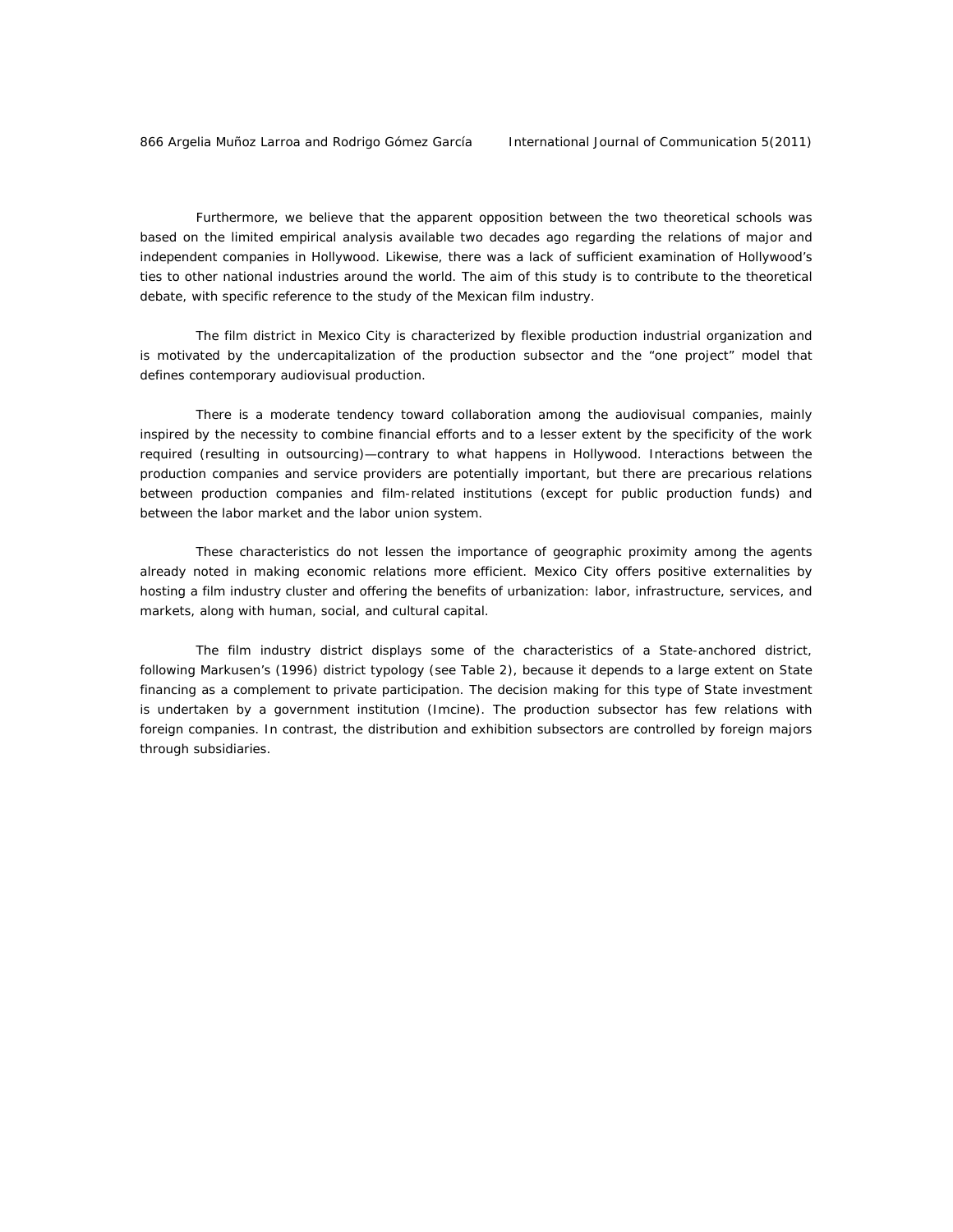| <b>INDUSTRIAL DISTRICT</b>              | <b>MEXICO CITY</b>                                                                                                                                                                                                                                                                                                                                                                                                                                                                               |
|-----------------------------------------|--------------------------------------------------------------------------------------------------------------------------------------------------------------------------------------------------------------------------------------------------------------------------------------------------------------------------------------------------------------------------------------------------------------------------------------------------------------------------------------------------|
| <b>SORT OF DISTRICT</b>                 | State-anchored district                                                                                                                                                                                                                                                                                                                                                                                                                                                                          |
| <b>INDUSTRIAL ORGANIZATION</b>          | Flexible production                                                                                                                                                                                                                                                                                                                                                                                                                                                                              |
| <b>LOCAL RELATIONS</b>                  | SMEs only relate with local majors to coproduce                                                                                                                                                                                                                                                                                                                                                                                                                                                  |
| LINKS WITH HOLLYWOOD MAJORS             | Hollywood majors control and dominate marketing,<br>distribution, and exhibition. Hollywood majors do not<br>subcontract Mexican SMEs. However, there is a<br>moderate upward tendency to coproduce among<br>Hollywood major's subsidiaries and large and small local<br>firms                                                                                                                                                                                                                   |
| <b>TV INDUSTRY</b>                      | Hub and Spoke district, in other words, dominated by<br>large local firms. The TV duopoly is vertically integrated,<br>resulting in limited economic spillovers                                                                                                                                                                                                                                                                                                                                  |
| <b>INSTITUTIONAL FRAMEWORK</b>          | Wide range of private, public and civil film-related<br>institutions. Low levels of articulation, stability, and<br>frequency regarding film production firm relations with<br>intermediaries and institutions. There is an incipient but<br>significant level of transactions between the production<br>companies and service providers, but a precarious<br>relation between the companies and film-related<br>institutions, as well as between the labor market and the<br>labor union system |
| <b>LABOR MARKET</b>                     | Faces a declining labor demand. Predominant pattern is<br>one of freelancing. Recent attempts have been made to<br>reconfigure the deteriorated unionized labor system,<br>which has problems of rigidity, distrust, and decreasing<br>membership. Resistance against neoliberal policies and<br>mobilization to maintain social benefits                                                                                                                                                        |
| <b>GEOGRAPHIC AGGLOMERATION FACTORS</b> | Urban benefits of a global-city region in terms of services<br>and infrastructure. Historic centralization. Existence of<br>human, social, and cultural capital. Benefits of an<br>agglomeration economy, namely positive economic<br>externalities                                                                                                                                                                                                                                              |

*Table 2. Characterization of Mexico City Film Industrial District. Source: Notes based on Ann Markusen's typology.* 

The film industry in Mexico is disconnected from the television industry in terms of broadcasting of Mexican movies or involvement on film production. Despite being financially successful, the TV networks have two major limitations: (a) They consist of a noncompetitive duopoly; and (b) both of those companies are vertically integrated, which impacts negatively on the possibility of sharing economic spillovers with the film industry.

 The economic policies in Mexico have fomented the concentration of transnational capital. Moreover, these policies have permitted the establishment of noncompetitive market structures, that is,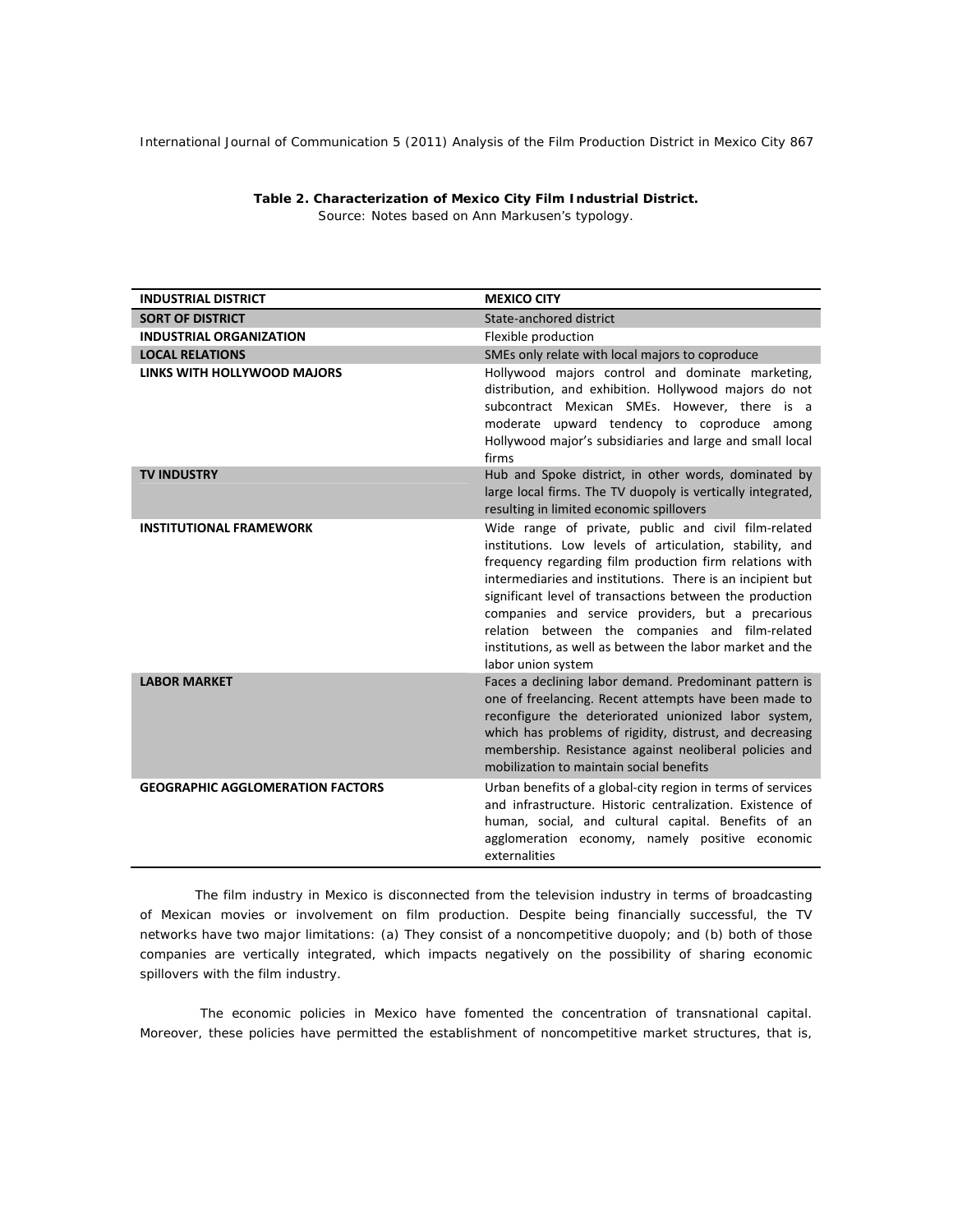oligopolies. This has led to the generation of (a) ruptures in the productive chains, (b) crisis among small and medium national producers, and (c) the separation of the production sector from the financial and commercial ones.

 The repercussions identified by other researchers (Sánchez Ruiz, 2002; Ugalde, 2005) that have derived from the oligopolistic structure of the TV industry and the film distribution and exhibition subsectors can be observed clearly in the analysis of the endogenous development of the productive subsector. The film industry's undercapitalization, as identified throughout this study, is creating the functional disarticulation of the industrial organization (between companies), and labor organization (among companies, workers, and institutions), as well as the limitation of potential growth.

 The results of this research suggest the necessity of establishing functional bonds between productive economic actors through industrial strategies of technical and creative specialization, as well as knowledge expertise. Mexican cinema has the opportunity to compete by differentiating its products from those of Hollywood as long as the value added has an innovative, creative, and specialized quality.

 Existing public cultural policies are far from facilitating growth. Instead of focusing on paternalistic intervention or adopting assistance approaches, the role of the State should be to regulate the market against unfair competition through the enforcement of anti-monopolistic measures. For instance, the State should enforce fair revenue redistribution contracts among producers, distributors, and exhibitors. It is the State's duty to balance the interests of the audiovisual district as a whole with those of Mexican society, instead of favoring the TV duopoly (by refusing concessions for new channels) and the film exhibition and distribution oligopoly (by submissively yielding to lobbying). State policies must establish fair rules of competition and implement long-term and integral film public policies covering the three subsectors of the industry—production, distribution and exhibition.

 It is essential to develop clear labor legislation to safeguard the specific needs of film workers and production companies in their symbiotic relationship and to rejuvenate labor organizations to protect wages and social benefits. It is recommended that independent companies continue uniting to create representational organizations. Additionally, it is important that the poorly evaluated governmental bodies in Mexico City improve the performance and speed of their bureaucratic proceedings.

Finally, to develop a self-sustaining industry, it is necessary to reclaim the huge local audiences that are currently consuming Hollywood products. One way would involve participation of TV and other media not yet explored, such as the Internet. Another way would be to invest public and private capital in new theaters that show only local films (idea shared with José Antonio Elo, personal communication, May 19, 2008; Francisco Peredo-Castro and Víctor Ugalde, public conference, June 16, 2008). Beyond any doubt, the strengthening of a local star system would also be recommended.

 In conclusion, the results of this study contribute to our understanding of the particularities of film production companies in Mexico City. The study also reveals the inequality that stems from the close relationship between the political powers and the dominant actors of the film industry, which impacts negatively the audiovisual sector, the labor conditions of technical and creative film workers, and Mexican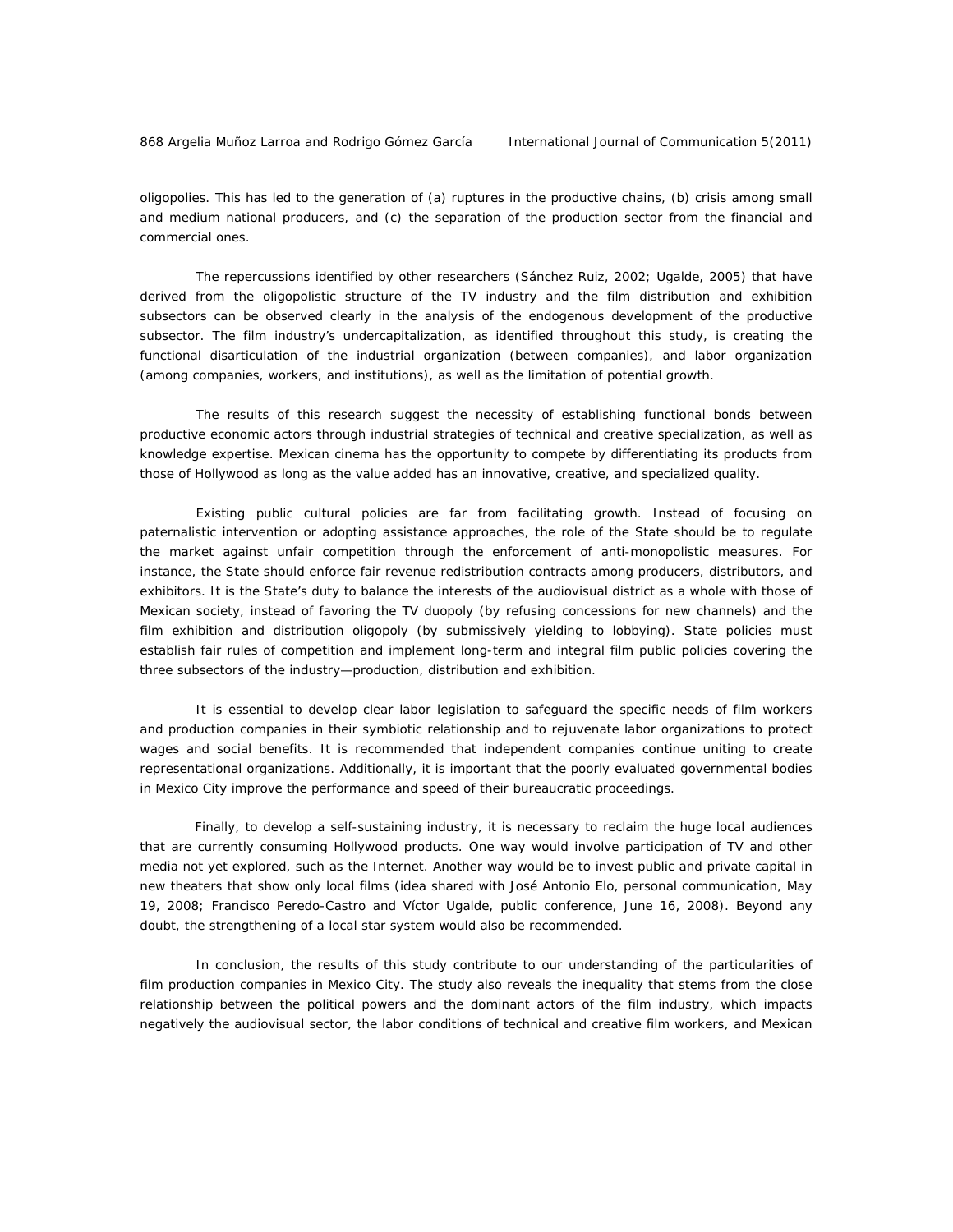society in general. This study's analysis recognizes the cultural importance of State film funding and suggests that cultural policies should advocate supporting small and medium-sized audiovisual companies and opening up the distribution and exhibition subsectors to repair the value chain of the Mexican film industry.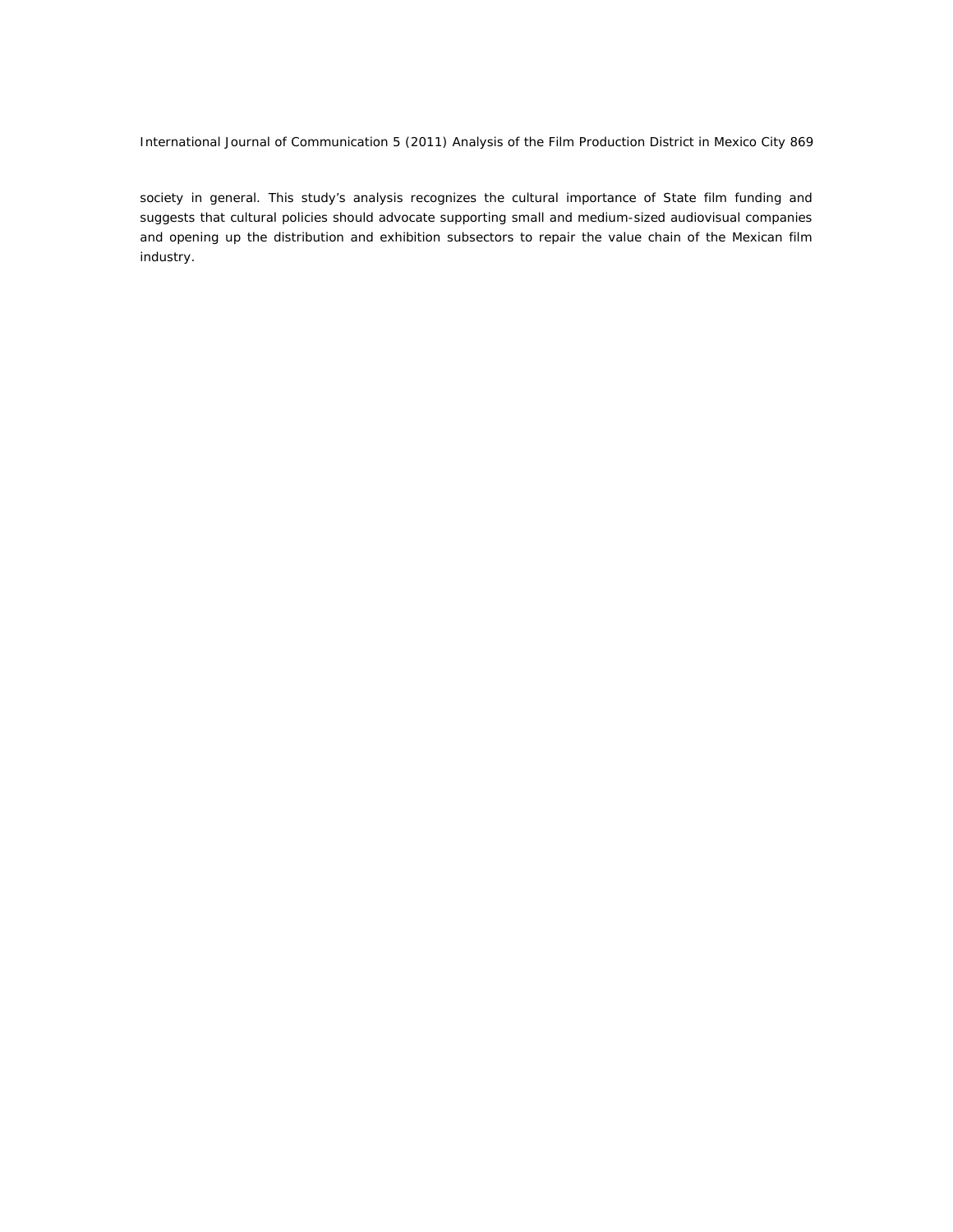870 Argelia Muñoz Larroa and Rodrigo Gómez García International Journal of Communication 5(2011)

## **References**

Aaker, D. (1989). *Investigación de mercados* [Marketing research]. Mexico City: McGraw Hill.

- Askoy, A., & Robins, K. (1992). Hollywood for the 21st century: Global competition for critical mass in image markets. *Cambridge Journal of Economics*, *16*, 1–22.
- Casas-Pérez, M. d. l. L. (2006). Una mirada a las pantallas. Oferta cinematográfica en México antes y después del TLC [A look to the screens: Supply of Mexican motion pictures before and after NAFTA]. In R. Corella & M. Antonieta (Eds.), *XIII Anuario de Investigación CONEICC* (pp. 217– 234). México: Universidad Anáhuac del Norte/CONEICC.
- Castells, M. (1997). *La era de la información. Economía, sociedad y cultura. 1. La sociedad red* [The rise of the network society, the information age: Economy, society and culture Vol. 1]. Madrid: Alianza.
- Caballero, J. (2009, October 2). La comunidad cinematográfica busca evitar la reducción del presupuesto de 2010 [The cinematographic community aims to prevent budgetary reductions.]. *La Jornada*. Retrieved September 23, 2010, from http://www.jornada.unam.mx/2009/10/02/index.php?section=espectaculos&article=a10n1esp
- Christopherson, S. (2006). Behind the scenes: How transnational firms are constructing a new international division of labor in media work. *Geoforum*, 37, 739–751.
- Christopherson, S., & Storper, M. (1987). Flexible specialization and regional industrial agglomerations: The case of the U.S. motion picture industry. *Annals of the Association of American Geographers*, *77*(1), 104–117.
- Cieply, M. (2009, November 8) A movie's budget pops from the screen. *The New York Times*. Retrieved April 15, 2011, from http://www.nytimes.com/2009/11/09/business/media/09avatar.html?src=twr&pagewanted=all
- Coase, R. (1937). The nature of the firm. *Economica*, *4*, 386–405.
- Coe, M. N. (2001). A hybrid agglomeration? The development of a satellite-marshallian industrial district in Vancouver's film industry. *Urban Studies*, *38*(10), 1753–1775.
- Conor, B. (2004). Hollywood, wellywood or the backwoods? A political economy of the New Zealand film industry. Unpublished master thesis, Auckland University of Technology, Auckland, New Zealand.
- Crovi, D. (1999). Inequidades del NAFTA/TLCAN: Un análisis del sector audiovisual Mexicano [Inequalities in NAFTA: An analysis of the Mexican audiovisual sector]. In G. Mastrini & C. Bolaño (Eds.), *Globalización y monopolios de la comunicación en América Latina (pp. 151–170). Hacia una* Economía Política de la Comunicación. Buenos Aires: Biblos.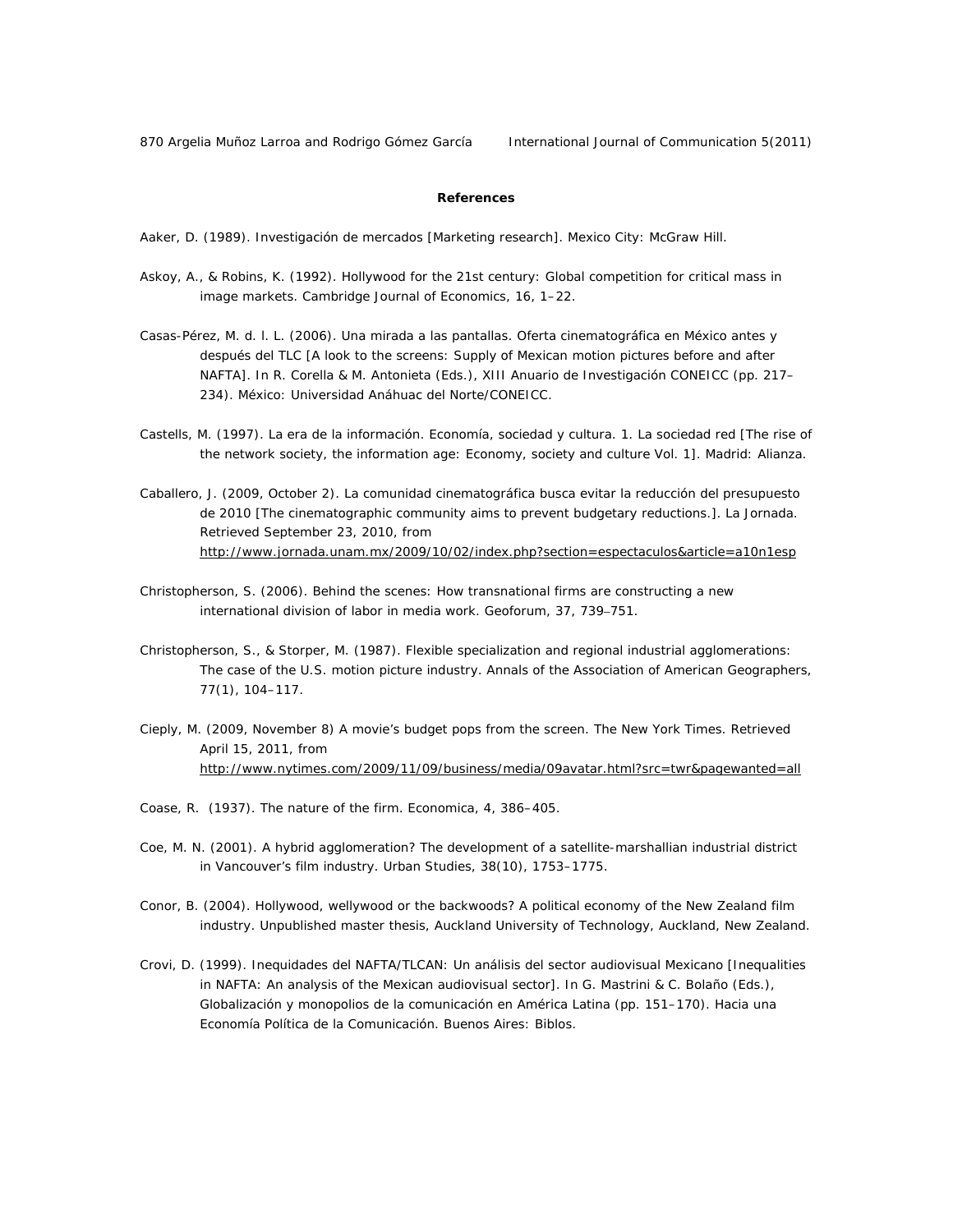- De la Vega, A. E. (1991). *La industria cinematográfica mexicana, perfil histórico-social* [The Mexican film industry, a socio-historical profile]. México: Universidad de Guadalajara, Cuadernos de Divulgación, Segunda época, No. 37.
- Frau-Meigs, D. (2002). *Excepción cultural, políticas nacionales y mundialización: Factores de democratización y de promoción de lo contemporáneo* [Cultural exception, national policies and globalization: Factors of democratization and promotion of the contemporary]. Barcelona: Quaderns del Cac, Conseil de i'Audiovisuel de Catalogne, 14.
- Galperin, H. (1999). Cultural industries policy in regional trade agreements: The cases of NAFTA, the European Union and MERCOSUR. *Media Culture and Society, 21*, 627–648.
- Gascón, H. (2006). Sociedad Anónima versus Sociedad de Responsabilidad Limitada [Types of limited companies in Mexican law]. *Podium notarial, revista digital de derecho,* 33, 67–74.
- Gettino, O. (1998). *Cine y televisión en América Latina. Producción y mercados* [Film and television in Latin America. Production and markets]. Buenos Aires: Ciccus.
- Goldstein P. and J. Rainey (2009, November 9). The big picture. *Los Angeles Times.* Retrieved April 15, 2011, from *http://latimesblogs.latimes.com/the\_big\_picture/2009/11/jim-camerons-avatarprice-tag-how-about-a-cool-500-million.html*
- Gómez García, R. (2006). *El impacto del Tratado de Libre Comercio de América del Norte (TLCAN) en la industria audiovisual Mexicana (1994–2002)* [The impact of the North American Free Trade Agreement (NAFTA) on the Mexican audiovisual industry (1994-2002)]. Unpublished doctoral thesis, Universidad Autónoma de Barcelona, Barcelona, Spain.
- Gómez García, R. (2007). Políticas de Comunicación en México. El giro neoliberal, 1988–2006 [Communication policies in Mexico. The neoliberal shift, 1988-2006]*.* In A. Peimbert & R. Gómez García (Eds.), *Comunicación para el desarrollo en México* (pp. 389–430). Mexico City: Universidad Latina de América-AMIC.
- Hirst, P., & Zeitlin, J. (1997). Flexible specialization: Theory and evidence in the analysis of the industrial change. In J. R. Hollingsworth & R. Boyer (Eds.), *Contemporary Capitalism: The Embeddedness of Institutions* (220–230). Cambridge: Cambridge University Press.
- Hobsbawm, E. (1997). *Historia del siglo 1914–1991* [The age of extremes: The short twentieth century, 1914—1991]. Barcelona: Grijalbo.
- Instituto Mexicano de Cinematografía, Imcine. (2004). *Informe de labores 2004* [Annual report 2004] Mexico City.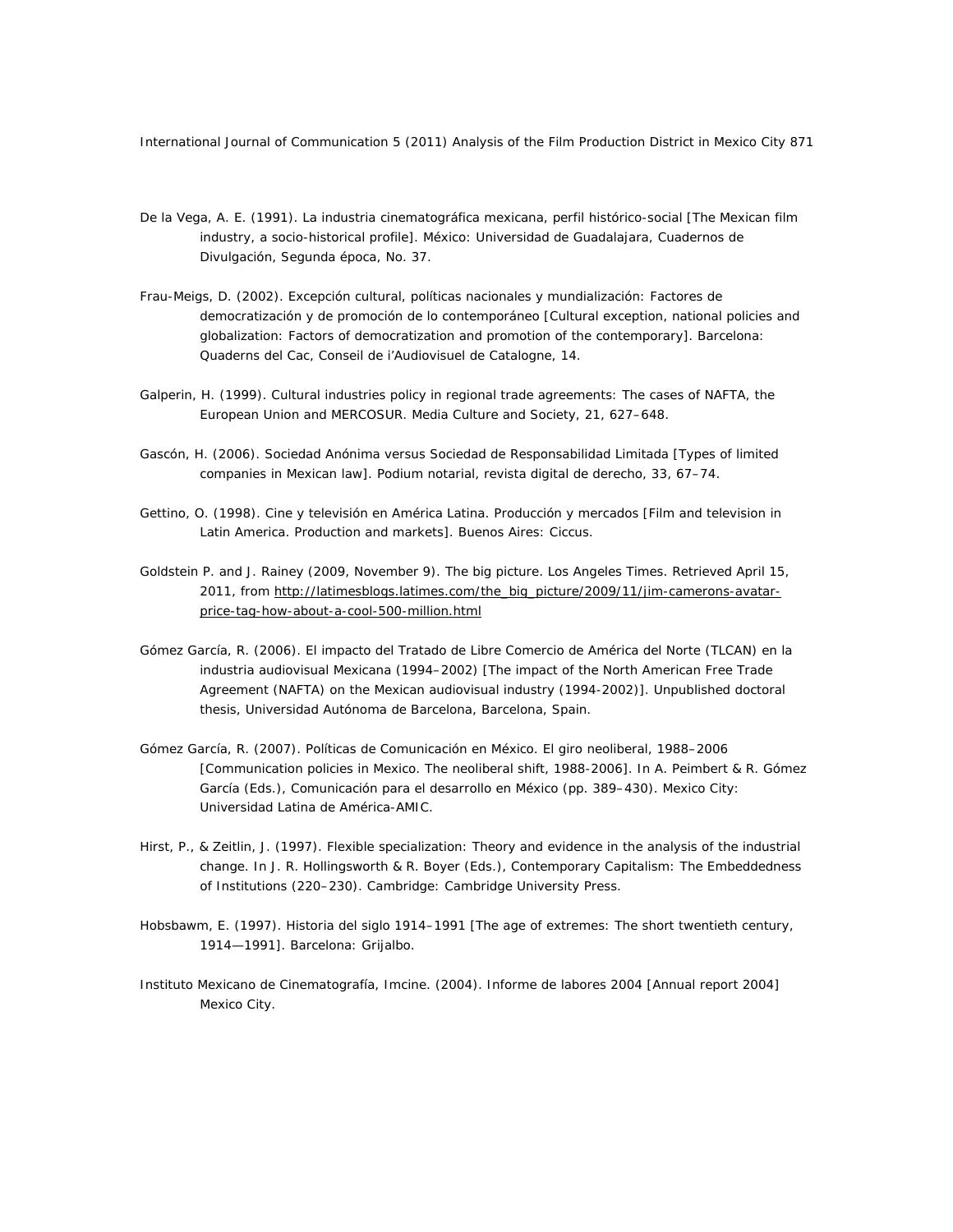- Instituto Mexicano de Cinematografía, Imcine. (2007). *Informe de labores 2007* [Annual report 2007]. Mexico City.
- Instituto Mexicano de Cinematografía, Imcine. (2008). *Indicators of the Mexican Film Industry*. Mexico City.
- Instituto Mexicano de Cinematografía, Imcine. (2009). *Informe de labores 2009* [Annual report 2009]. Mexico City.
- Instituto Nacional de Estadística Geografía e Informática, INEGI. (2004). *Censo Económico 2004*  [Economic census 2004]. Mexico City.
- Instituto Nacional de Estadística Geografía e Informática, INEGI. (2009). *Censo Económico* 2009 [Economic census 2009]. Mexico City.
- Lay Arellano, I. (2005). *Análisis del proceso de la iniciativa de ley de la industria cinematográfica de 1998*  [Analysis of the cinematographic industry law initiative of 1998]. Guadalajara: Universidad de Guadalajara.
- Markusen, A. (1996). Sticky places in slippery space. A typology of industrial districts. *Economic Geography, 72*(3), 293–313.
- Motion Pictures Association of America, MPAA. (2007). *Entertainment industry market statistics, 2007.* U.S.
- Muñoz Larroa, A. (2009). *La industria cinematográfica en América del Norte, 1992–2006* [The film industry in North America, 1992–2006]. Unpublished masters thesis, Universidad Nacional Autónoma de México, Mexico City, Mexico.
- Paranaguá, P. (1996). América Latina busca su imagen [Latin America looking for its image]. In C. Heredero, *Historia general del cine*, *10* (pp. 207–381). Madrid: Cátedra.
- Parnreiter, C. (2002). Ciudad de México: El camino hacia una ciudad global [Mexico City: Towards a global city]. *EURE, 85*, 89–119. Retrieved June 2, 2006, from  *http://www.eure.cl//articulos/449/ciudad-de-mexico-el-camino-hacia-una-ciudad-global*
- Peredo-Castro, F. (2004). *Cine y propaganda para Latinoamérica: México y Estados Unidos en la encrucijada de los años cuarenta* [Film and propaganda in Latin America: Mexico and the U.S. at the crossroads of the 1940s]*.* México: UNAM, CCYDEL, CISAN.
- Piore, M., & Sabel, C. (1990). *La segunda ruptura industrial* [The second industrial divide]. Madrid: Alianza.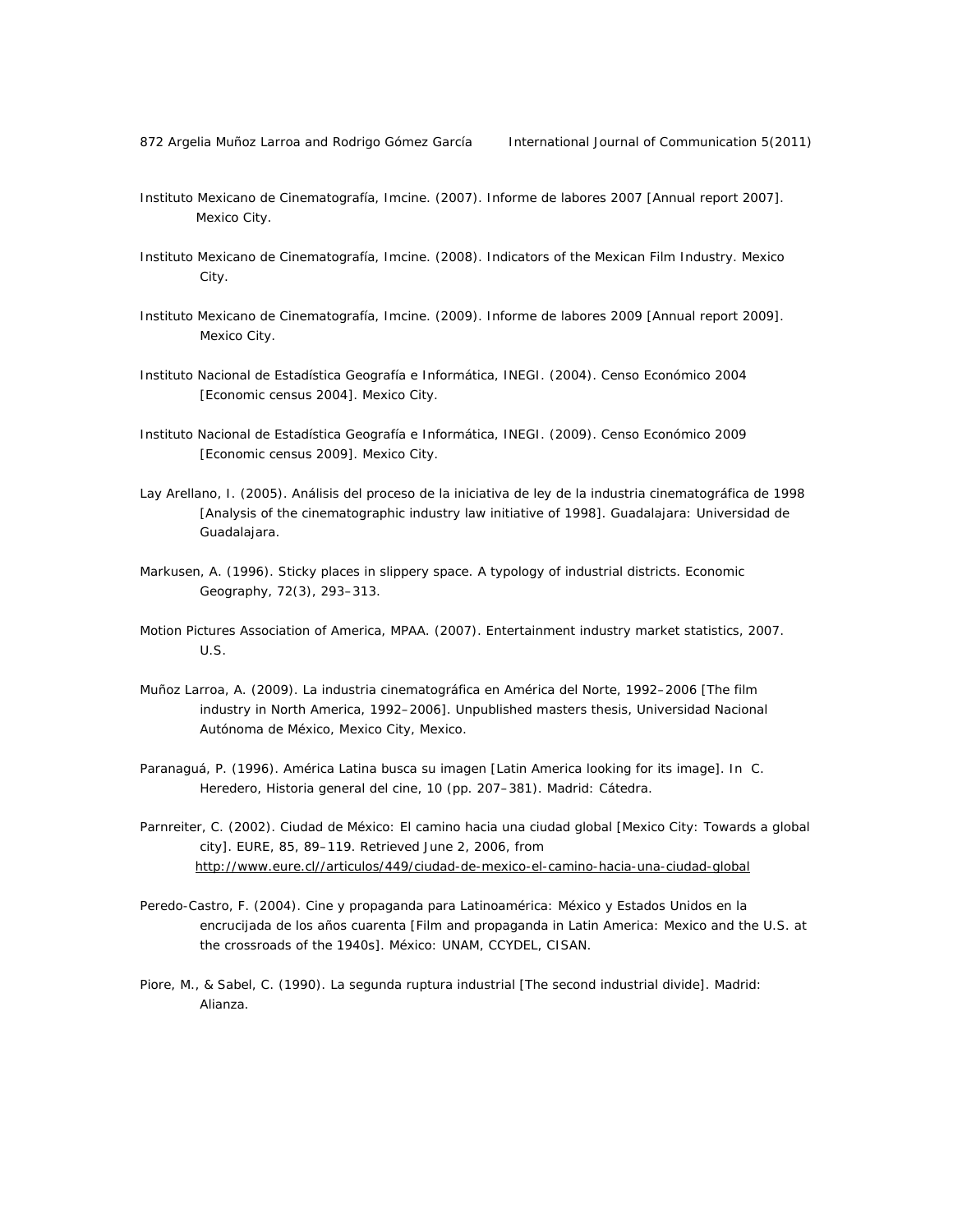- Porter, M. (2000). Location, competition and economic development: Local clusters in a global economy. *Economic Development Quarterly, 14*(1), 65–96.
- Rosenberg, J. (2005). Globalization theory: A post mortem. *International Politics, 42*, 2–74.
- Saavedra, I. (2008). *Entre la ficción y la realidad. Fin de la Industria Cinematográfica mexicana, 1989– 1994* [Between fiction and reality. The end of the Mexican film industry, 1989-1994]. Mexico City: UAM-Xochimilco.
- Sánchez Ruiz, E. (2002). La industria audiovisual en América del Norte: Entre el mercado oligopólico y las políticas públicas. [The audiovisual industry in North America: Between the oligopolistic market and the public policies]. Retrieved August 8, 2010, from http://www.cinelatinoamericano.org/estudios2.aspx?cod=92#3
- Sánchez Ruiz, E. (2003). *Hollywood y su hegemonía planetaria: Una aproximación histórico-estructural*  [Hollywood and its planetary hegemony: A historical-structural approach]. Guadalajara: Universidad de Guadalajara.
- Scott, A. (2000). *The cultural economy of cities. Essays on the geography of image-producing industries.* London: SAGE Publications.
- Scott, A. (2005). *On Hollywood: The place, the industry*. Princeton, NJ: Princeton University Press.
- Screen Digest. (2006, October). Global cinema exhibition trends: Worldwide fall in box office revenue as admissions slump. *Screen Digest*. Retrieved January 12, 2010, from *http://find.galegroup.com.helicon.vuw.ac.nz/gtx/start.do?prodId=AONE&userGroupName=vuws*
- Storper, M. (1993). Flexible specialization in Hollywood: A response to Askoy and Robins. *Cambridge Journal of Economics*, *17*, 479–484.
- Storper, M. (1997). *The regional world: Territorial development in a global economy.* New York: Guilford Press.
- Ugalde, V. (2005). Panorama de la producción cinematográfica nacional [Panoramic of national film production]. *Estudios Cinematográficos, 26*(1), 50–59.
- Vang, J., & Chaminade, C. (2007). Cultural clusters, global-local linkages and spillovers: Theoretical and empirical insights from an exploratory study of Toronto's film cluster. *Industry & Innovation*, *14*(4), 401–420.
- Wasko, J. (2004). *La economía política del cine* [The political economy of film]. Madrid: Universidad Complutense de Madrid.